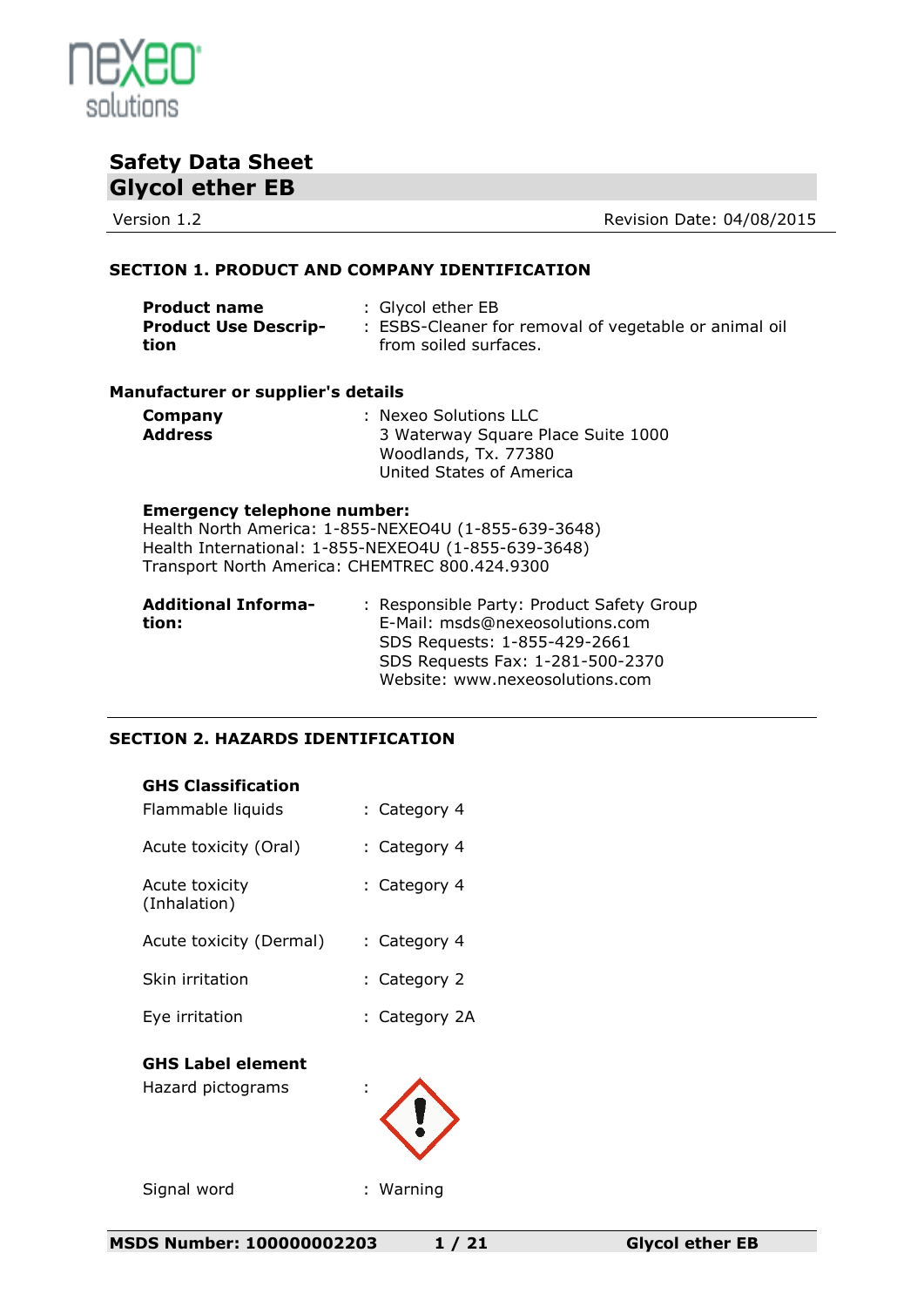

| Version 1.2              | Revision Date: 04/08/2015                                                                                                                                                                                                                                                                                                                                                                                                                                                                                                                                                                                                                                                                                                                                                                                                                                                                                                                                                                                                                                                                                                                                                                                                                                                                                                                                                                                                                                                                                                                                                                                                                                      |
|--------------------------|----------------------------------------------------------------------------------------------------------------------------------------------------------------------------------------------------------------------------------------------------------------------------------------------------------------------------------------------------------------------------------------------------------------------------------------------------------------------------------------------------------------------------------------------------------------------------------------------------------------------------------------------------------------------------------------------------------------------------------------------------------------------------------------------------------------------------------------------------------------------------------------------------------------------------------------------------------------------------------------------------------------------------------------------------------------------------------------------------------------------------------------------------------------------------------------------------------------------------------------------------------------------------------------------------------------------------------------------------------------------------------------------------------------------------------------------------------------------------------------------------------------------------------------------------------------------------------------------------------------------------------------------------------------|
| Hazard statements        | : H227 Combustible liquid.<br>H302 + H312 + H332 Harmful if swallowed, in contact<br>with skin or if inhaled<br>H315 Causes skin irritation.<br>H319 Causes serious eye irritation.                                                                                                                                                                                                                                                                                                                                                                                                                                                                                                                                                                                                                                                                                                                                                                                                                                                                                                                                                                                                                                                                                                                                                                                                                                                                                                                                                                                                                                                                            |
| Precautionary statements | : Prevention:<br>P210 Keep away from heat, hot surfaces, sparks, open<br>flames and other ignition sources. No smoking.<br>P261 Avoid breathing dust/ fume/ gas/ mist/ vapours/<br>spray.<br>P264 Wash skin thoroughly after handling.<br>P270 Do not eat, drink or smoke when using this<br>product.<br>P271 Use only outdoors or in a well-ventilated area.<br>P280 Wear protective gloves/ eye protection/ face<br>protection.<br><b>Response:</b><br>P301 + P312 + P330 IF SWALLOWED: Call a POISON<br>CENTER or doctor/ physician if you feel unwell. Rinse<br>mouth.<br>P302 + P352 IF ON SKIN: Wash with plenty of soap and<br>water.<br>P302 + P352 + P312 IF ON SKIN: Wash with plenty of<br>soap and water. Call a POISON CENTER or doctor/<br>physician if you feel unwell.<br>P304 + P340 + P312 IF INHALED: Remove victim to<br>fresh air and keep at rest in a position comfortable for<br>breathing. Call a POISON CENTER or doctor/ physician if<br>you feel unwell.<br>P305 + P351 + P338 IF IN EYES: Rinse cautiously with<br>water for several minutes. Remove contact lenses, if<br>present and easy to do. Continue rinsing.<br>P332 + P313 If skin irritation occurs: Get medical<br>advice/ attention.<br>P337 + P313 If eye irritation persists: Get medical<br>advice/ attention.<br>P362 Take off contaminated clothing and wash before<br>reuse.<br>P370 + P378 In case of fire: Use dry sand, dry chemical<br>or alcohol-resistant foam for extinction.<br>Storage:<br>P403 + P235 Store in a well-ventilated place. Keep cool.<br><b>Disposal:</b><br>P501 Dispose of contents/ container to an approved<br>waste disposal plant. |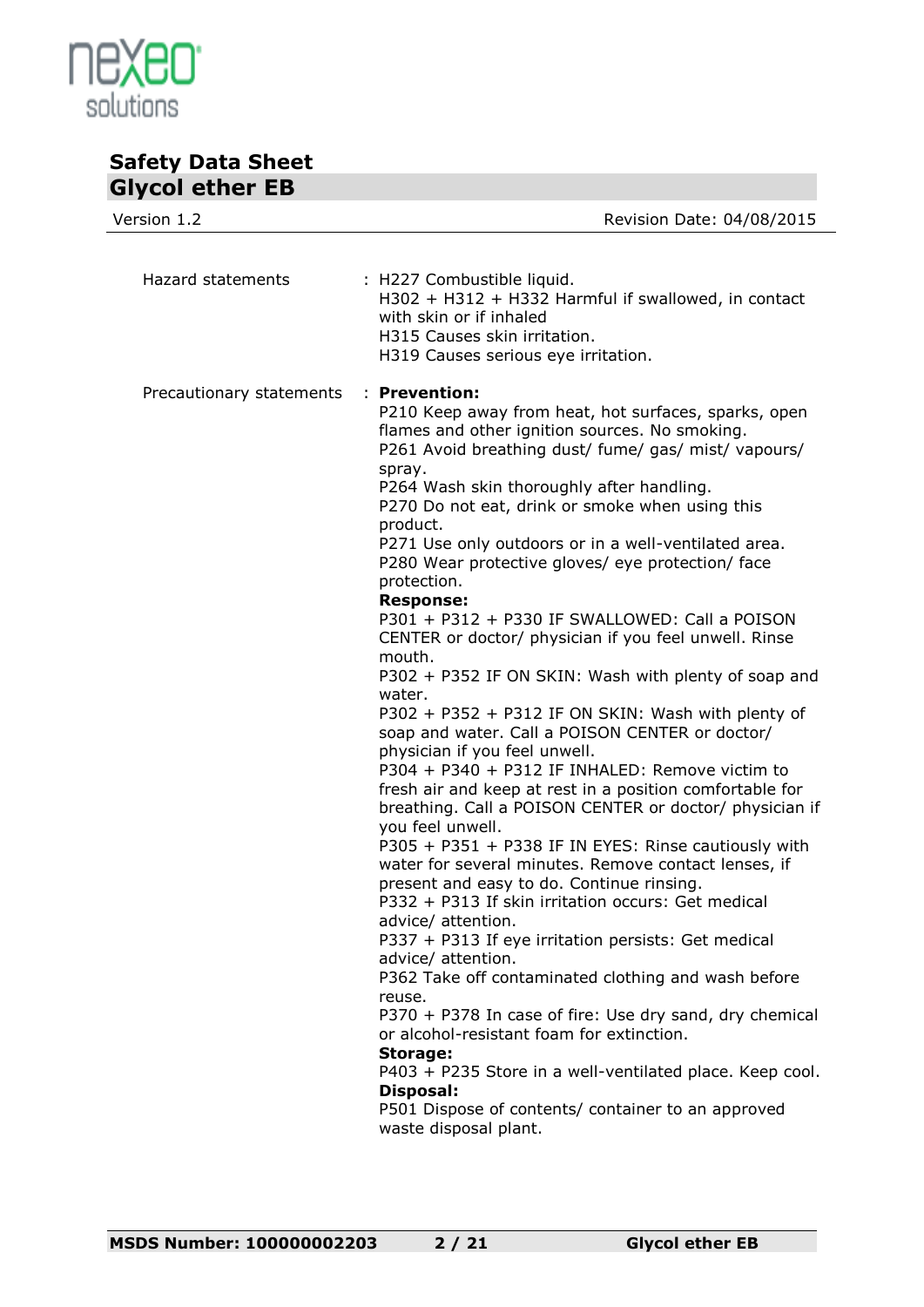

| UIYUU GUIGI LD                  |                                                                                                                                                               |
|---------------------------------|---------------------------------------------------------------------------------------------------------------------------------------------------------------|
| Version 1.2                     | Revision Date: 04/08/2015                                                                                                                                     |
| <b>Potential Health Effects</b> |                                                                                                                                                               |
| <b>Carcinogenicity:</b>         |                                                                                                                                                               |
| <b>IARC</b>                     | No component of this product present at levels greater<br>than or equal to 0.1% is identified as probable, possible<br>or confirmed human carcinogen by IARC. |
| <b>ACGIH</b>                    | No component of this product present at levels greater<br>than or equal to 0.1% is identified as a carcinogen or<br>potential carcinogen by ACGIH.            |
| <b>OSHA</b>                     | No component of this product present at levels greater<br>than or equal to 0.1% is identified as a carcinogen or<br>potential carcinogen by OSHA.             |
| <b>NTP</b>                      | No component of this product present at levels greater<br>than or equal to 0.1% is identified as a known or antic-<br>ipated carcinogen by NTP.               |

## **Emergency Overview**

| <b>CAUTION!</b>       |                                     |
|-----------------------|-------------------------------------|
| Appearance            | liquid                              |
| Colour                | colourless                          |
| Odour                 | mild, sweet, ester-like, ether-like |
| <b>Hazard Summary</b> | No information available.           |

## **SECTION 3. COMPOSITION/INFORMATION ON INGREDIENTS**

Substance / Mixture : Substance

## **Hazardous components**

| CAS-No.          | <b>Chemical Name</b> | Concentration (%) |
|------------------|----------------------|-------------------|
| $ 111 - 76 - 2 $ | 2-Butoxy ethanol     | $90 - 100$        |
| $107 - 21 - 1$   | Ethylene glycol      | $0.1 -$           |

## **SECTION 4. FIRST AID MEASURES**

| General advice | : Move out of dangerous area.                       |
|----------------|-----------------------------------------------------|
|                | Show this safety data sheet to the doctor in atten- |
|                | dance.                                              |
|                | Do not leave the victim unattended.                 |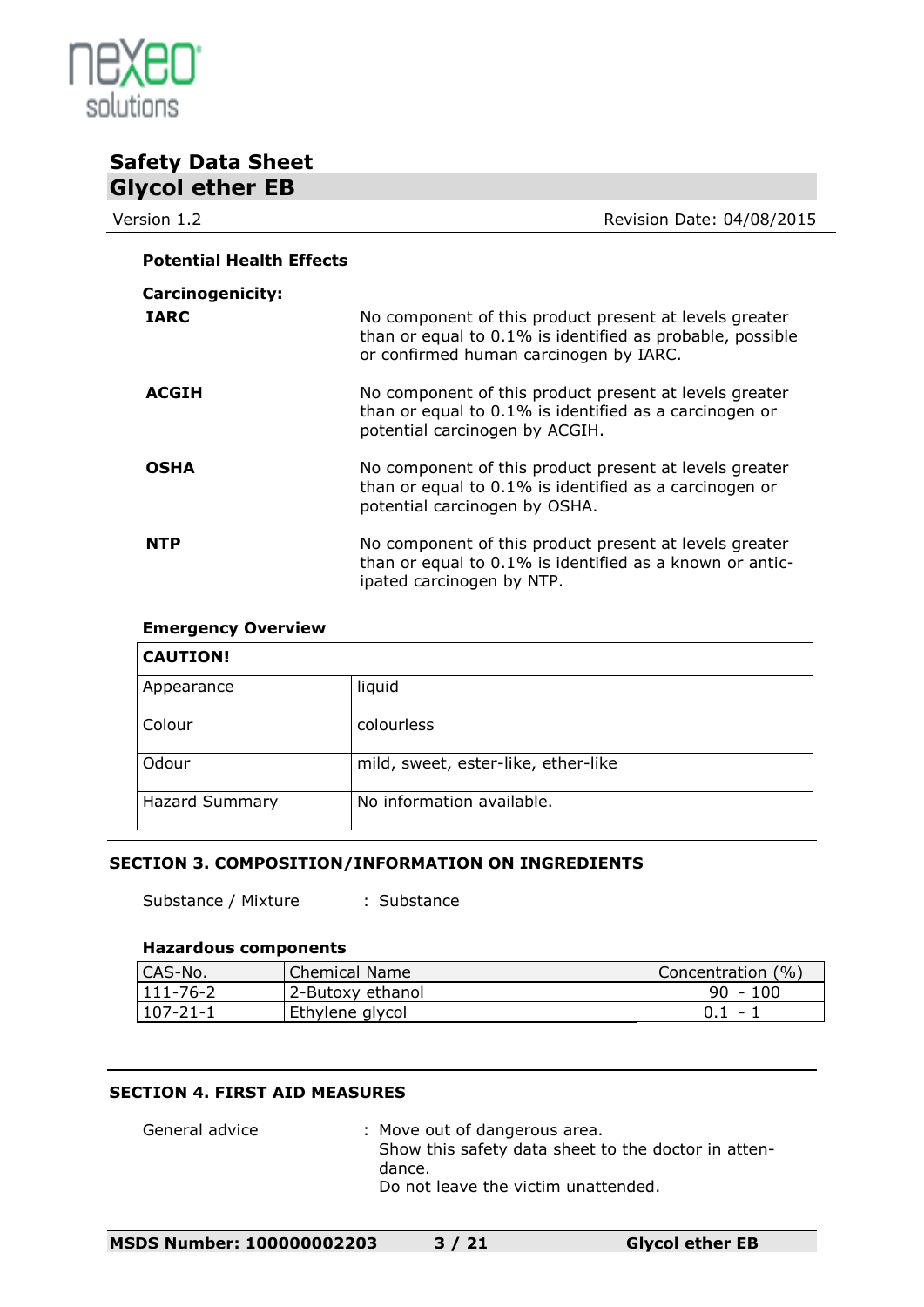

| Revision Date: 04/08/2015                                                                                                                                                                                              |
|------------------------------------------------------------------------------------------------------------------------------------------------------------------------------------------------------------------------|
|                                                                                                                                                                                                                        |
| : If unconscious place in recovery position and seek<br>medical advice.<br>If symptoms persist, call a physician.                                                                                                      |
| : If skin irritation persists, call a physician.<br>If on skin, rinse well with water.<br>If on clothes, remove clothes.                                                                                               |
| : Immediately flush eye(s) with plenty of water.<br>Keep eye wide open while rinsing.<br>If eye irritation persists, consult a specialist.                                                                             |
| : Clean mouth with water and drink afterwards plenty<br>of water.<br>Do not give milk or alcoholic beverages.<br>Never give anything by mouth to an unconscious per-<br>son.<br>If symptoms persist, call a physician. |
|                                                                                                                                                                                                                        |

## **SECTION 5. FIREFIGHTING MEASURES**

| Suitable extinguishing<br>media                    | : Use an extinguishing media appropriate for surround-<br>ing fire.                               |
|----------------------------------------------------|---------------------------------------------------------------------------------------------------|
| Unsuitable extinguishing<br>media                  | : High volume water jet                                                                           |
| Hazardous combustion<br>products                   | : Carbon oxides                                                                                   |
| Specific extinguishing<br>methods                  | : Use a water spray to cool fully closed containers.                                              |
| Further information                                | : For safety reasons in case of fire, cans should be<br>stored separately in closed containments. |
| Special protective equip-<br>ment for firefighters | : Wear self-contained breathing apparatus for firefight-<br>ing if necessary.                     |

#### **NFPA Flammable and Combustible Liquids Classification**: Combustible Liquid Class IIIA

## **SECTION 6. ACCIDENTAL RELEASE MEASURES**

Personal precautions, : Use personal protective equipment.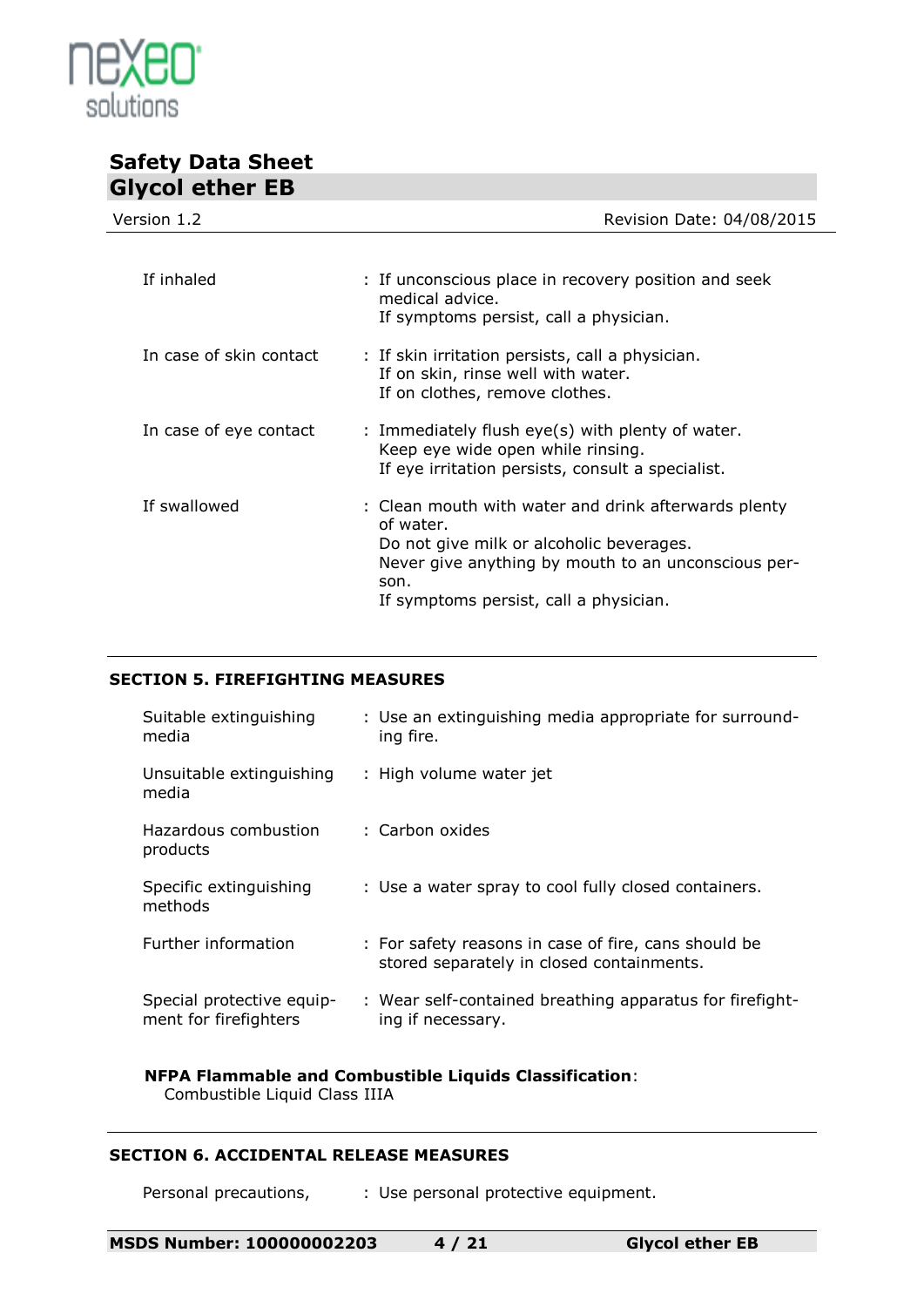

| UIYUU GUIGI LD                                              |                                                                                                                                                                                                                                                                                                         |
|-------------------------------------------------------------|---------------------------------------------------------------------------------------------------------------------------------------------------------------------------------------------------------------------------------------------------------------------------------------------------------|
| Version 1.2                                                 | Revision Date: 04/08/2015                                                                                                                                                                                                                                                                               |
| protective equipment and<br>emergency procedures            |                                                                                                                                                                                                                                                                                                         |
| Environmental precau-<br>tions                              | : Prevent further leakage or spillage if safe to do so.                                                                                                                                                                                                                                                 |
| Methods and materials<br>for containment and<br>cleaning up | : Contain spillage, and then collect with non-<br>combustible absorbent material, (e.g. sand, earth,<br>diatomaceous earth, vermiculite) and place in con-<br>tainer for disposal according to local / national regula-<br>tions (see section 13).<br>Keep in suitable, closed containers for disposal. |

## **SECTION 7. HANDLING AND STORAGE**

| Advice on safe handling          | : Avoid formation of aerosol.<br>Do not breathe vapours/dust.<br>Avoid contact with skin and eyes.<br>For personal protection see section 8.<br>Smoking, eating and drinking should be prohibited in<br>the application area.<br>Provide sufficient air exchange and/or exhaust in work<br>rooms.<br>Dispose of rinse water in accordance with local and<br>national regulations. |
|----------------------------------|-----------------------------------------------------------------------------------------------------------------------------------------------------------------------------------------------------------------------------------------------------------------------------------------------------------------------------------------------------------------------------------|
| Conditions for safe sto-<br>rage | : No smoking.<br>Keep container tightly closed in a dry and well-<br>ventilated place.<br>Observe label precautions.<br>Electrical installations / working materials must comp-<br>ly with the technological safety standards.                                                                                                                                                    |

## **SECTION 8. EXPOSURE CONTROLS/PERSONAL PROTECTION**

## **Components with workplace control parameters**

| CAS-No.        | Components       | Value type<br>(Form of<br>exposure) | Control parame-<br>ters / Permissi-<br>ble concentra-<br>tion | <b>Basis</b>     |
|----------------|------------------|-------------------------------------|---------------------------------------------------------------|------------------|
| $111 - 76 - 2$ | 2-Butoxy ethanol | TWA                                 | 20 ppm                                                        | <b>ACGIH</b>     |
|                |                  | <b>TWA</b>                          | 5 ppm<br>24 mg/m $3$                                          | <b>NIOSH REL</b> |
|                |                  | <b>TWA</b>                          | 50 ppm<br>240 mg/m3                                           | OSHA Z-1         |
|                |                  | <b>TWA</b>                          | 25 ppm                                                        | OSHA P0          |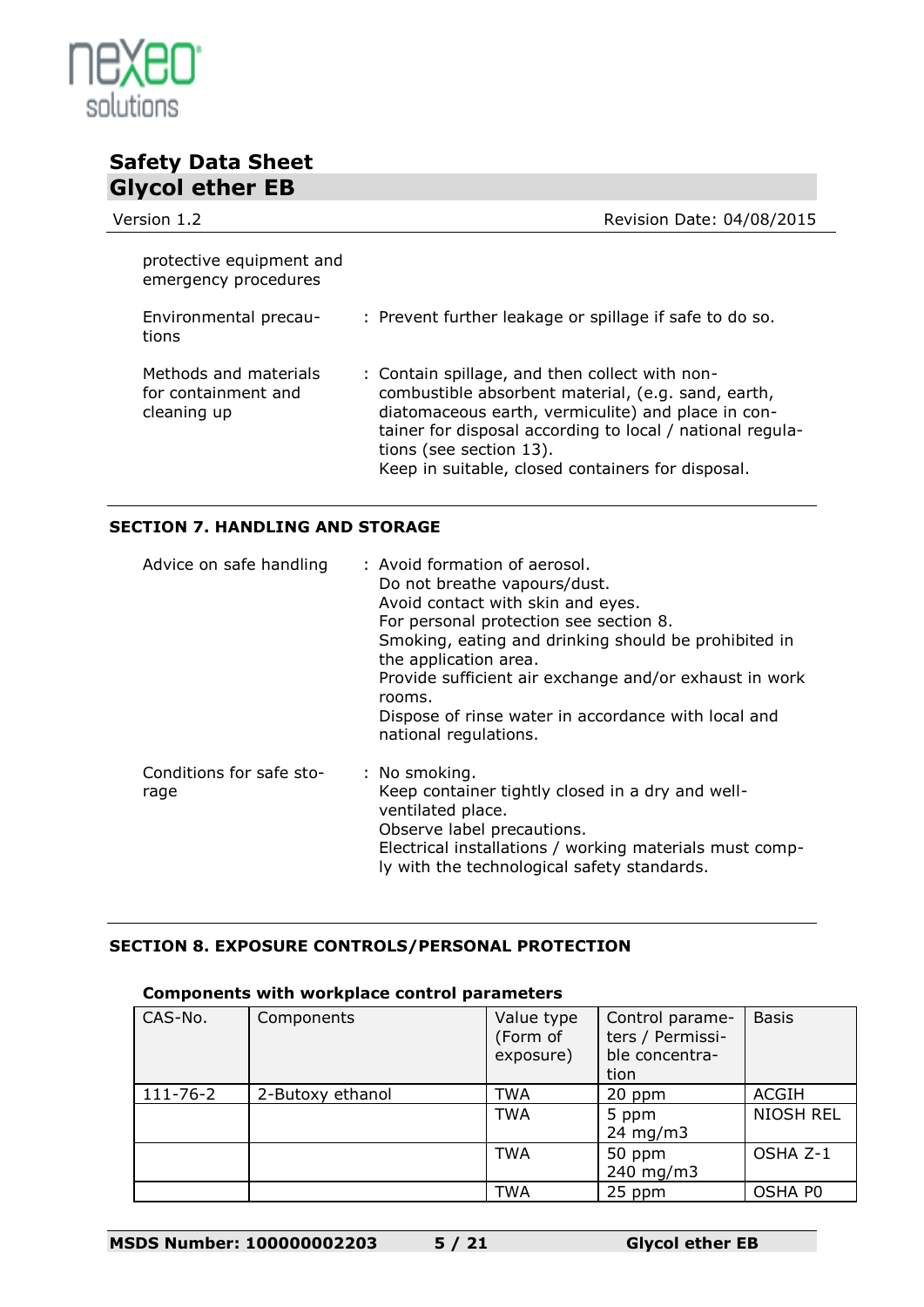

## Version 1.2 **Version 1.2** Revision Date: 04/08/2015

|                |                 |                    | 120 mg/m $3$       |         |
|----------------|-----------------|--------------------|--------------------|---------|
| $107 - 21 - 1$ | Ethylene glycol | TLV-C              | 50 ppm             | OSHA P0 |
|                |                 |                    | $125 \text{ mg/m}$ |         |
|                |                 |                    | $100$ mg/m3        | ACGIH   |
|                |                 | C (Aerosol<br>only | $100$ mg/m3        | ACGIH   |

## **Biological occupational exposure limits**

| Components       | CAS-No.      | Control<br>parame- | Biological<br>specimen | Sam-<br>pling | Permissi-<br>ble con- | <b>Basis</b> |
|------------------|--------------|--------------------|------------------------|---------------|-----------------------|--------------|
|                  |              | ters               |                        | time          | centration            |              |
| 2-Butoxy ethanol | $111 - 76 -$ | Butoxya-           | Urine                  | End of        | $200$ mg/g            | <b>ACGIH</b> |
|                  | 2            | cetic acid         |                        | shift         | Creatinine            | BEI          |
|                  |              | (BAA)              |                        | (As           |                       |              |
|                  |              |                    |                        | soon as       |                       |              |
|                  |              |                    |                        | possible      |                       |              |
|                  |              |                    |                        | after         |                       |              |
|                  |              |                    |                        | expo-         |                       |              |
|                  |              |                    |                        | sure          |                       |              |
|                  |              |                    |                        | ceases)       |                       |              |

## **Personal protective equipment**

| Respiratory protection   | : No personal respiratory protective equipment normally<br>required.                                                                             |
|--------------------------|--------------------------------------------------------------------------------------------------------------------------------------------------|
| Hand protection          |                                                                                                                                                  |
| Remarks                  | : The suitability for a specific workplace should be dis-<br>cussed with the producers of the protective gloves.                                 |
| Eye protection           | : Eye wash bottle with pure water<br>Tightly fitting safety goggles<br>Wear face-shield and protective suit for abnormal<br>processing problems. |
| Skin and body protection | : impervious clothing<br>Choose body protection according to the amount and<br>concentration of the dangerous substance at the work<br>place.    |
| Hygiene measures         | : When using do not eat or drink.<br>When using do not smoke.<br>Wash hands before breaks and at the end of workday.                             |

## **SECTION 9. PHYSICAL AND CHEMICAL PROPERTIES**

Appearance : liquid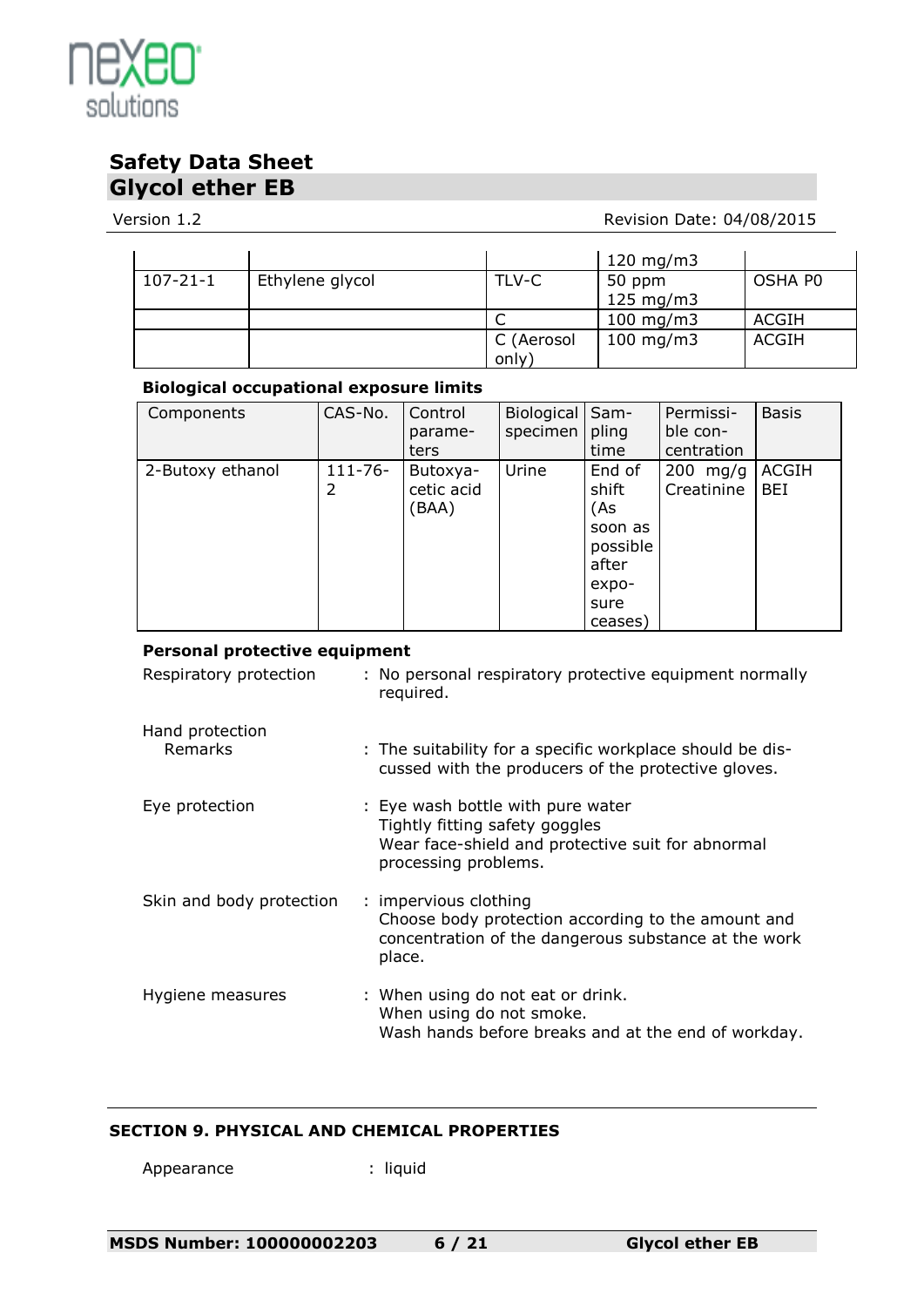

Version 1.2 **Version 1.2** Revision Date: 04/08/2015

| Colour                                           | : colourless                                                              |
|--------------------------------------------------|---------------------------------------------------------------------------|
| Odour                                            | : mild, sweet, ester-like, ether-like                                     |
| <b>Odour Threshold</b>                           | $: 0.48$ ppm                                                              |
| рH                                               | : No data available                                                       |
| Freezing Point (Melting<br>point/freezing point) | $: -75 - -74.8$ °C (-103 - -102.6 °F)                                     |
| Boiling Point (Boiling<br>point/boiling range)   | : $166 - 173.5$ °C (331 - 344.3 °F)                                       |
| Flash point                                      | : $62 - 70$ °C (144 - 158 °F)<br>$(1,013$ hPa)                            |
| Evaporation rate                                 | : 0.153<br>n-Butyl Acetate                                                |
| Flammability (solid, gas)                        | : No data available                                                       |
| Burning rate                                     | : No data available                                                       |
| Upper explosion limit                            | $: 10.6 %$ (V)                                                            |
| Lower explosion limit : $1.1 - 1.3 \%$ (V)       |                                                                           |
| Vapour pressure                                  | : 0.599 mmHg @ 20 °C (68 °F)                                              |
| Relative vapour density                          | : $4(Air = 1.0)$                                                          |
| Relative density                                 | : $0.9005 - 0.904$ @ 20 °C (68 °F)<br>Reference substance: (water = $1$ ) |
| Density                                          | : 7.514 lb/gal @ 20 °C (68 °F)                                            |
| <b>Bulk density</b>                              | : No data available                                                       |
| Solubility(ies)<br>Water solubility              | : 900 g/l completely soluble @ 25 °C (77 °F)                              |
| Solubility in other sol-<br>vents                | : No data available                                                       |
| Partition coefficient: n-<br>octanol/water       | : log Pow: 0.81 @ 25 °C (77 °F)                                           |
| Auto-ignition temperature                        | : 230 - 245 °C 1,013 hPa                                                  |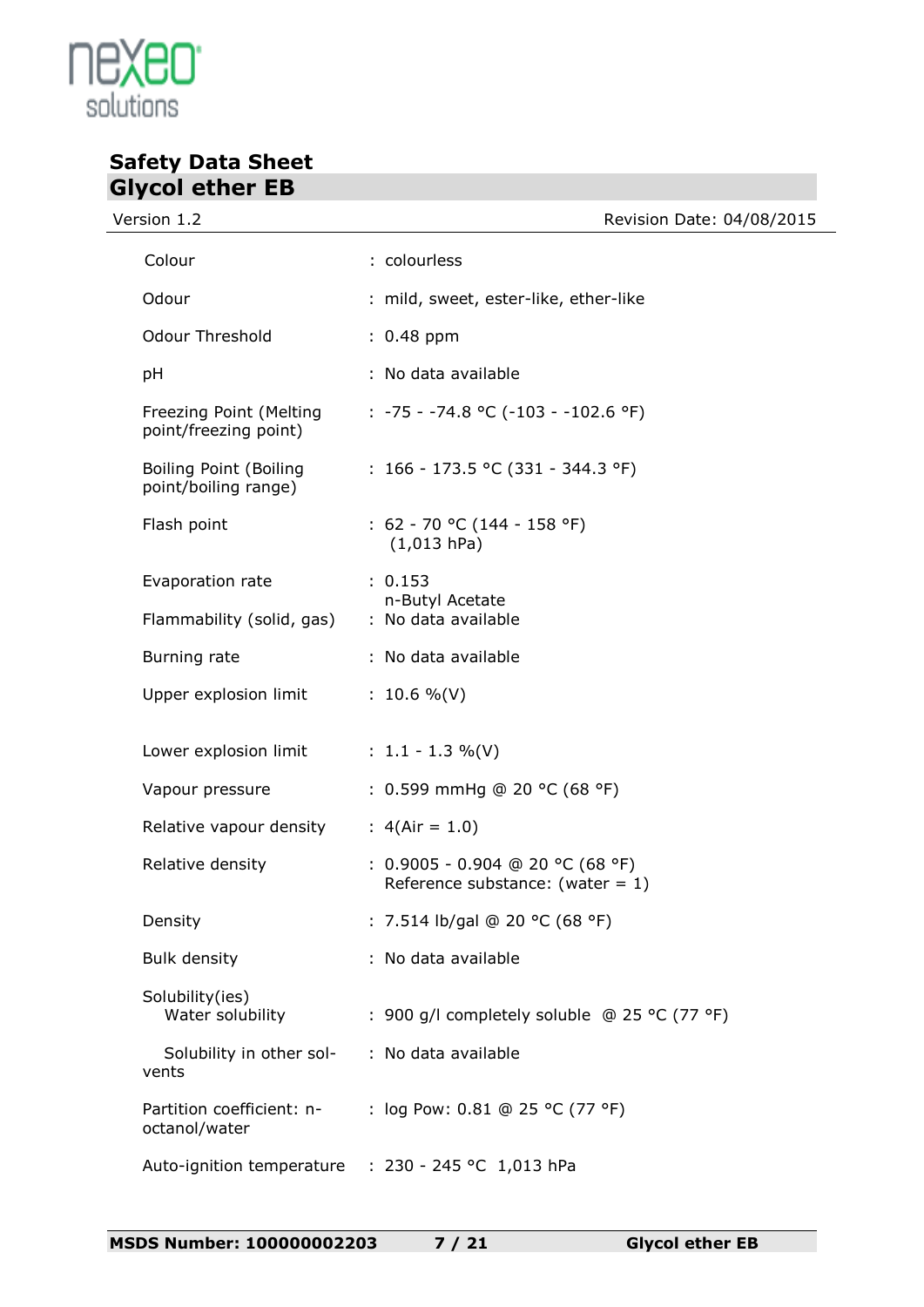

Version 1.2 **Version 1.2** Revision Date: 04/08/2015

| Thermal decomposition                  | : 124.7 °C                                   |
|----------------------------------------|----------------------------------------------|
| <b>Viscosity</b><br>Viscosity, dynamic | : $3.3 - 6.4$ mPa.s @ 20 °C (68 °F)          |
| Viscosity, kinematic                   | : 2.3 - 3.7 mm2/s @ 20 - 40 °C (68 - 104 °F) |
| Surface tension                        | $: 65 \text{ mN/m}$                          |

## **SECTION 10. STABILITY AND REACTIVITY**

| Reactivity                            | : No dangerous reaction known under conditions of<br>normal use.                                                   |
|---------------------------------------|--------------------------------------------------------------------------------------------------------------------|
| Chemical stability                    | : Stable under normal conditions.                                                                                  |
| Possibility of hazardous<br>reactions | : No hazards to be specially mentioned.                                                                            |
| Conditions to avoid                   | : Heat, flames and sparks.                                                                                         |
| Incompatible materials                | : Strong oxidizing agents<br>Acids<br><b>Bases</b><br>Amines<br>Ammonia<br>Acid chlorides                          |
| Hazardous decomposition<br>products   | : Carbon monoxide, carbon dioxide and unburned hy-<br>drocarbons (smoke).<br>Aldehydes<br>Ketones<br>Organic acids |

## **SECTION 11. TOXICOLOGICAL INFORMATION**

## **Acute toxicity**

## **Product:**

| Acute oral toxicity       | : Acute toxicity estimate : 500 mg/kg<br>Method: Calculation method |
|---------------------------|---------------------------------------------------------------------|
| Acute inhalation toxicity | : Acute toxicity estimate: 4500 ppm<br>Exposure time: 4 h           |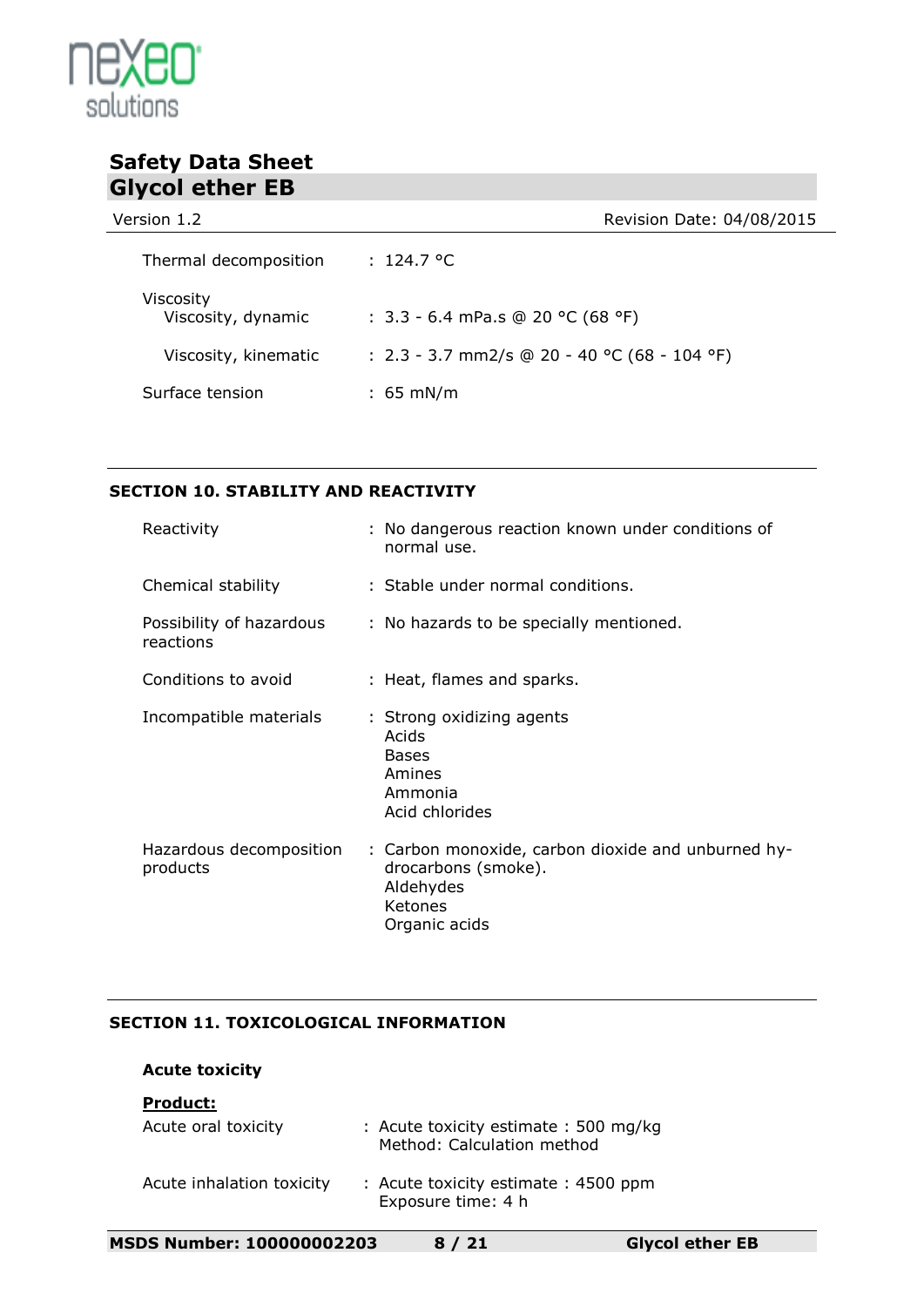

| Giycoi ether EB                  |                                                                                                                                                                             |
|----------------------------------|-----------------------------------------------------------------------------------------------------------------------------------------------------------------------------|
| Version 1.2                      | Revision Date: 04/08/2015                                                                                                                                                   |
|                                  | Test atmosphere: gas<br>Method: Calculation method                                                                                                                          |
| Acute dermal toxicity            | : Acute toxicity estimate : 1,100 mg/kg<br>Method: Calculation method                                                                                                       |
| <b>Components:</b>               |                                                                                                                                                                             |
| $111 - 76 - 2:$                  |                                                                                                                                                                             |
| Acute oral toxicity              | : LD50 (rat): 745 mg/kg<br>Assessment: The component/mixture is moderately<br>toxic after single ingestion.                                                                 |
| Acute inhalation toxicity        | : LC50 (rat): 550 ppm<br>Exposure time: 4 h<br>Assessment: The component/mixture is moderately<br>toxic after short term inhalation.                                        |
| Acute dermal toxicity            | : LD50 (rat): 1,250 mg/kg<br>Assessment: The component/mixture is moderately<br>toxic after single contact with skin.                                                       |
| $107 - 21 - 1$ :                 |                                                                                                                                                                             |
| Acute oral toxicity              | : LD50 (rat): 2,000 mg/kg<br>Assessment: The component/mixture is moderately<br>toxic after single ingestion.                                                               |
| Acute inhalation toxicity        | : LC50 (rat, male and female): $> 2.5$ mg/l<br>Exposure time: 6 h<br>Test atmosphere: dust/mist<br>Assessment: The substance or mixture has no acute<br>inhalation toxicity |
| Acute dermal toxicity            | : LD50 (mouse, male and female): $>$ 3,500 mg/kg<br>Assessment: The substance or mixture has no acute<br>dermal toxicity                                                    |
| <b>Skin corrosion/irritation</b> |                                                                                                                                                                             |
| Product:                         |                                                                                                                                                                             |
| Remarks: Irritating to skin.     |                                                                                                                                                                             |

## **Components:**

**111-76-2:** Species: rabbit Result: Irritating to skin.

**107-21-1:** Species: rabbit Exposure time: 20 h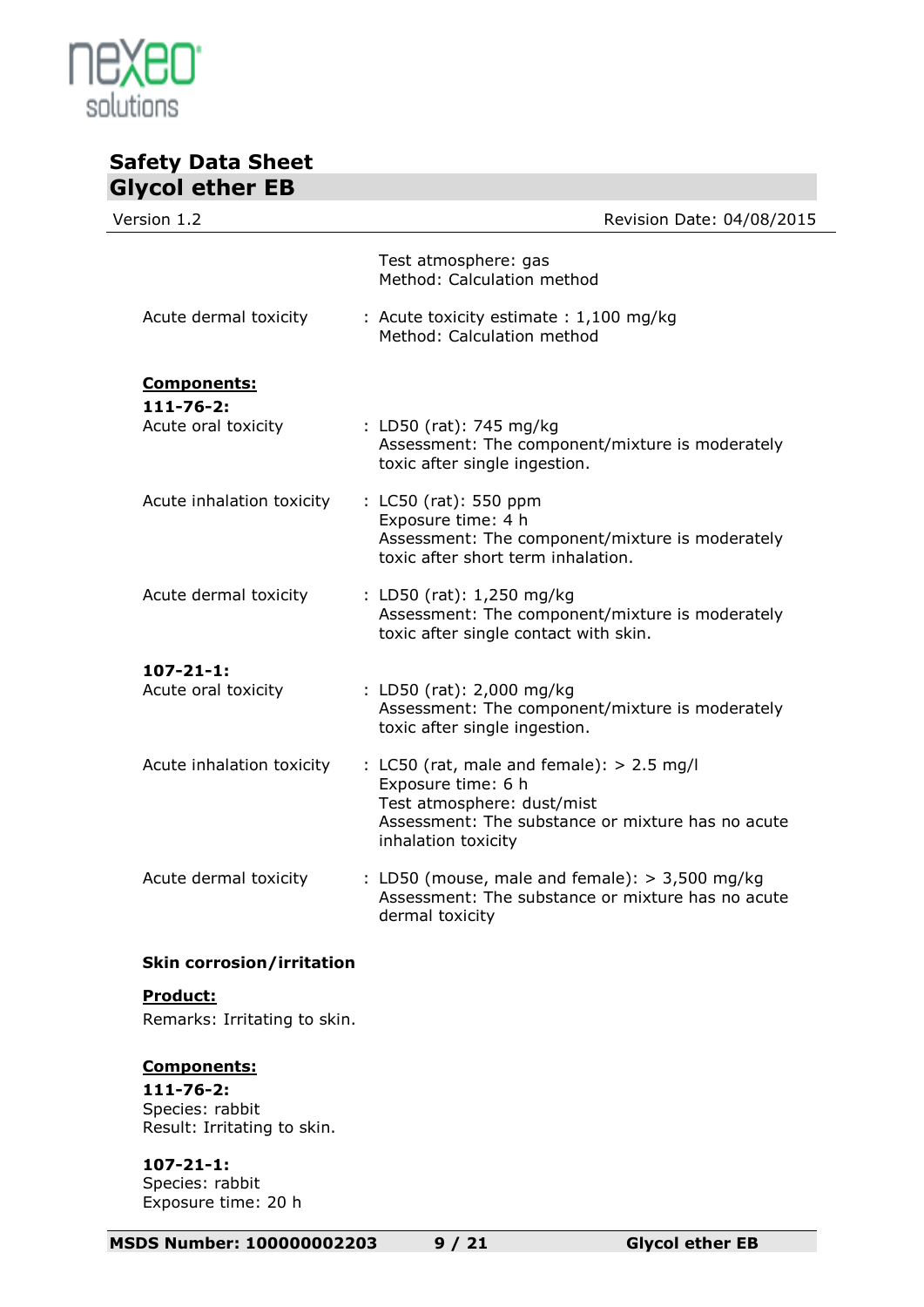

Version 1.2 **Alternative Contract Contract Contract Contract Contract Contract Contract Contract Contract Contract Contract Contract Contract Contract Contract Contract Contract Contract Contract Contract Contract Contract** 

Method: In vivo Result: No skin irritation

## **Serious eye damage/eye irritation**

## **Product:**

Remarks: Irritating to eyes.

## **Components:**

**111-76-2:** Species: rabbit Result: Irritating to eyes.

## **107-21-1:**

Species: rabbit Result: No eye irritation Exposure time: 24 h Method: In vivo

## **Respiratory or skin sensitisation**

#### **Components:**

**111-76-2:** Test Type: Maximization test Species: guinea pig Result: Did not cause sensitisation on laboratory animals.

#### **107-21-1:**

Test Type: Maximisation Test (GPMT) Species: guinea pig Result: Did not cause sensitisation on laboratory animals.

## **Germ cell mutagenicity**

#### **Components: 111-76-2:** Genotoxicity in vitro : Test Type: Mammalian cell gene mutation assay Test species: Chinese hamster ovary (CHO) Metabolic activation: with and without metabolic activation Result: negative Genotoxicity in vivo : Test Type: In vivo micronucleus test Test species: mouse (male) Application Route: Intraperitoneal Result: negative Germ cell mutagenicity-Assessment : Tests on bacterial or mammalian cell cultures did not show mutagenic effects.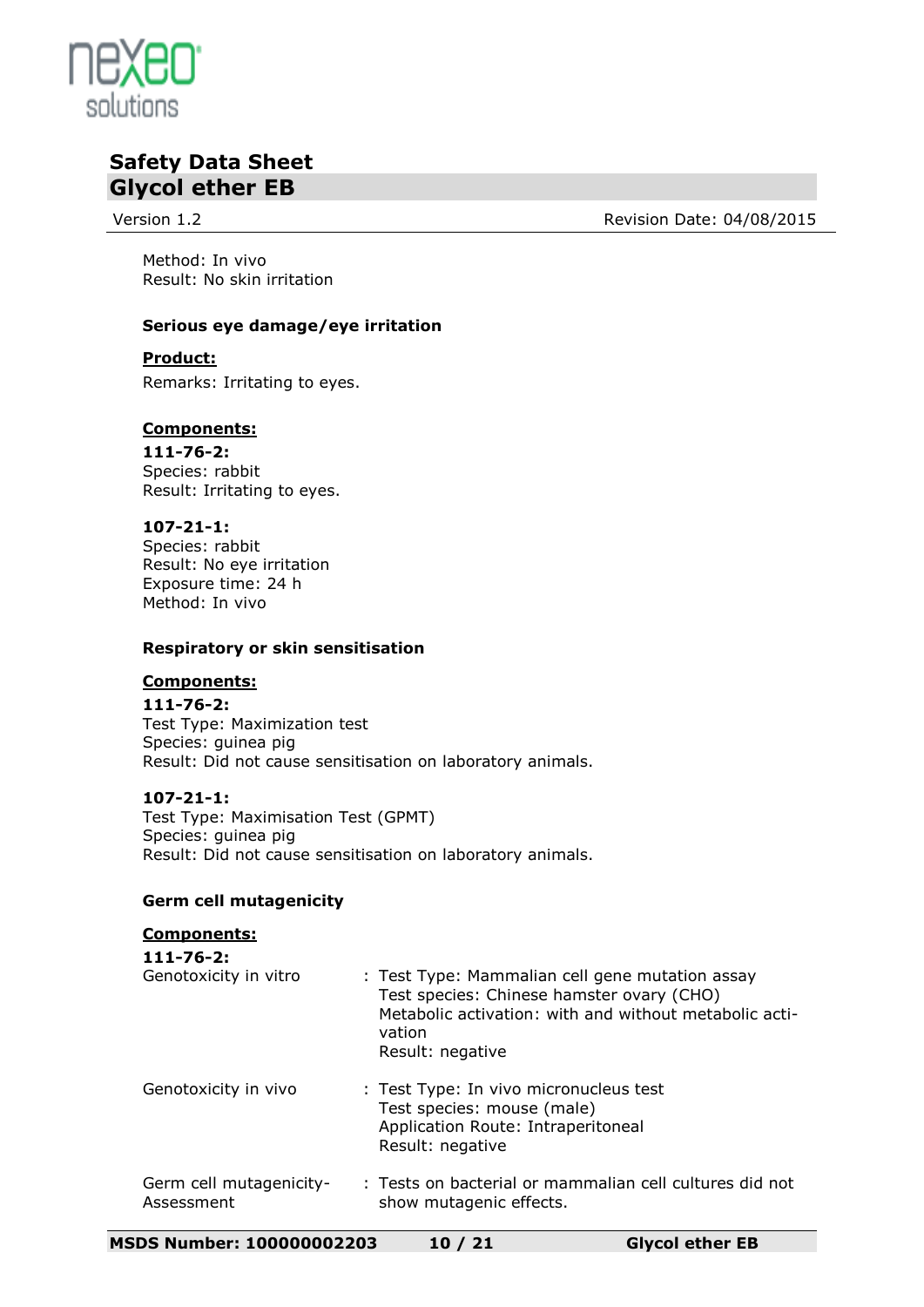

Version 1.2 **Alternative Contract Contract Contract Contract Contract Contract Contract Contract Contract Contract Contract Contract Contract Contract Contract Contract Contract Contract Contract Contract Contract Contract 107-21-1:** : Test Type: Ames test Metabolic activation: with and without metabolic activation Method: OECD Test Guideline 471 Result: negative GLP: yes Genotoxicity in vivo : Test Type: Dominant lethal assay Test species: rat (male and female) Application Route: Oral Exposure time: daily Dose: 0, 40, 200, 1000 mg/kg

Germ cell mutagenicity-Assessment : Tests on bacterial or mammalian cell cultures did not show mutagenic effects.

Result: negative

## **Carcinogenicity**

## **Components:**

#### **111-76-2:** Species: mouse Application Route: Inhalation Exposure time: 2 yr Activity duration: 6 h Frequency of Treatment: 5 days/week NOAEL: 125 ppm

Result: Limited evidence of carcinogenic effects with no relevance to humans

Carcinogenicity - As-: Not classifiable as a human carcinogen. sessment

**107-21-1:** Species: mouse, (male and female) Application Route: Oral Exposure time: 24 mths Dose: 0, 40, 200, 1000 mg/kg Frequency of Treatment: daily LOAEL: 1,000 mg/kg

Result: Ambiguous

Carcinogenicity - As-: Not classifiable as a human carcinogen.sessment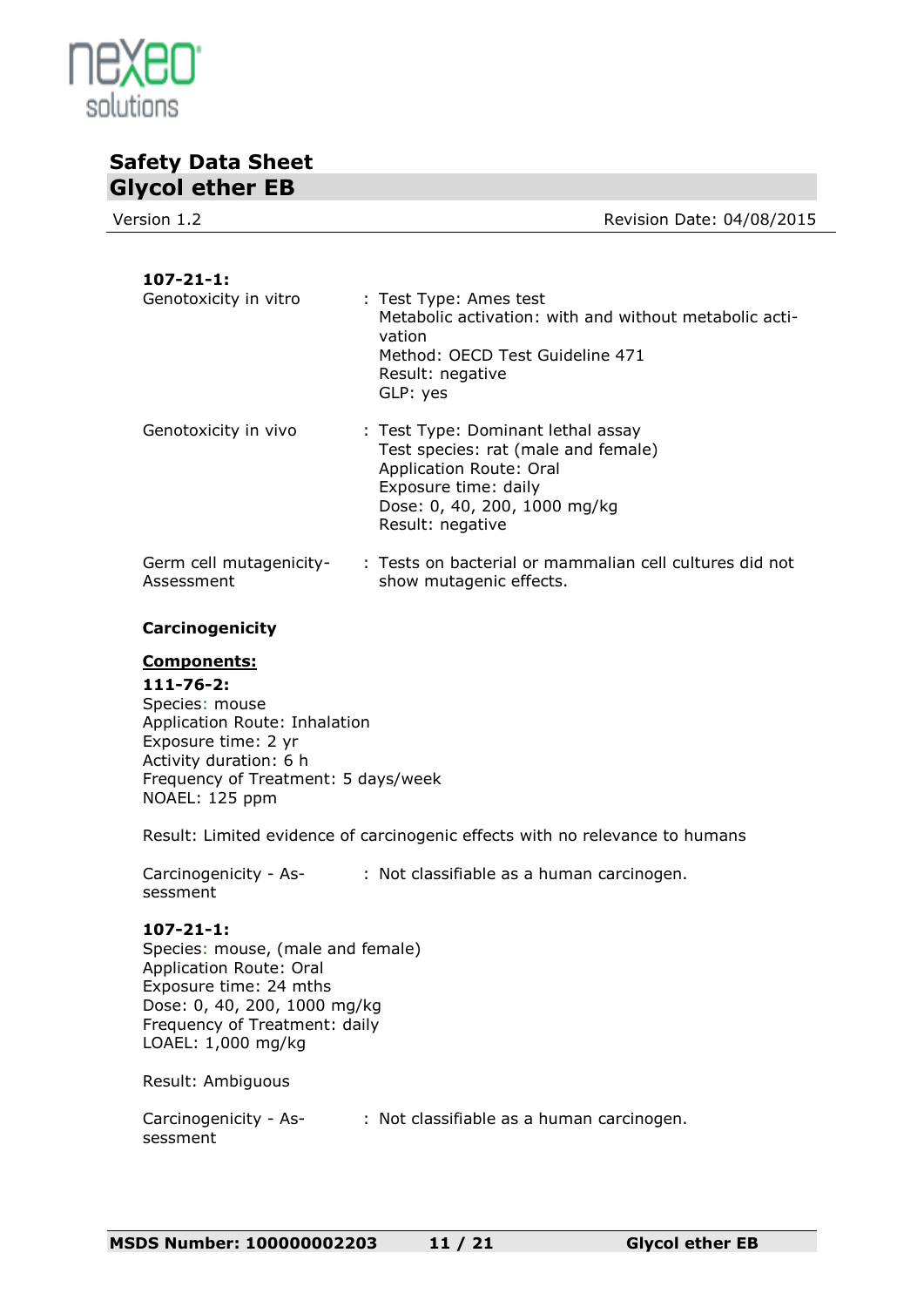

Version 1.2 **Version 1.2** Revision Date: 04/08/2015

## **Reproductive toxicity**

| <u>Components:</u>                       |                                                                                                                                                                                                                                                                                                                                                         |
|------------------------------------------|---------------------------------------------------------------------------------------------------------------------------------------------------------------------------------------------------------------------------------------------------------------------------------------------------------------------------------------------------------|
| $111 - 76 - 2:$<br>Effects on fertility  | : Test Type: Two-generation study<br>Species: mouse<br>Application Route: oral<br>Fertility: NOAEL: 720 mg/kg body weight<br>Symptoms: Reduced fertility<br>Result: Reduced fertility at maternally toxic doses                                                                                                                                         |
| Effects on foetal devel-<br>opment       | : Test Type: Embryo-foetal development<br>Species: rat<br>Application Route: Inhalation<br>Duration of Single Treatment: 10 d<br>Frequency of Treatment: 6 hr/day<br>Developmental Toxicity: Lowest observed adverse<br>effect level: 100 ppm<br>Result: Developmental toxicity occurred at maternal<br>toxicity dose levels                            |
| Reproductive toxicity -<br>Assessment    | : No evidence of adverse effects on sexual function and<br>fertility, and on development, based on animal expe-<br>riments.                                                                                                                                                                                                                             |
| $107 - 21 - 1$ :<br>Effects on fertility | : Test Type: Three-generation study<br>Species: rat, male and female<br>Application Route: Oral<br>Dose: 0, 40, 200, 1000 mg/kg<br>General Toxicity - Parent: NOAEL: > 1,000 mg/kg<br>body weight<br>General Toxicity F1: NOAEL: > 1,000 mg/kg body<br>weight<br>Result: No reproductive effects.                                                       |
| Effects on foetal devel-<br>opment       | : Species: rabbit<br>Application Route: Oral<br>Dose: 0, 100, 500, 1000, 2000 mg/kg<br>Duration of Single Treatment: 10 d<br>General Toxicity Maternal: NOAEL: 1,000 mg/kg body<br>weight<br>Teratogenicity: NOAEL: 2,000 mg/kg body weight<br>Developmental Toxicity: NOAEL: 2,000 mg/kg body<br>weight<br>Result: No teratogenic effects.<br>GLP: yes |
|                                          | Species: mouse<br>Application Route: inhalation (dust/mist/fume)<br>Dose: 0, 60, 400, 1000 ppm                                                                                                                                                                                                                                                          |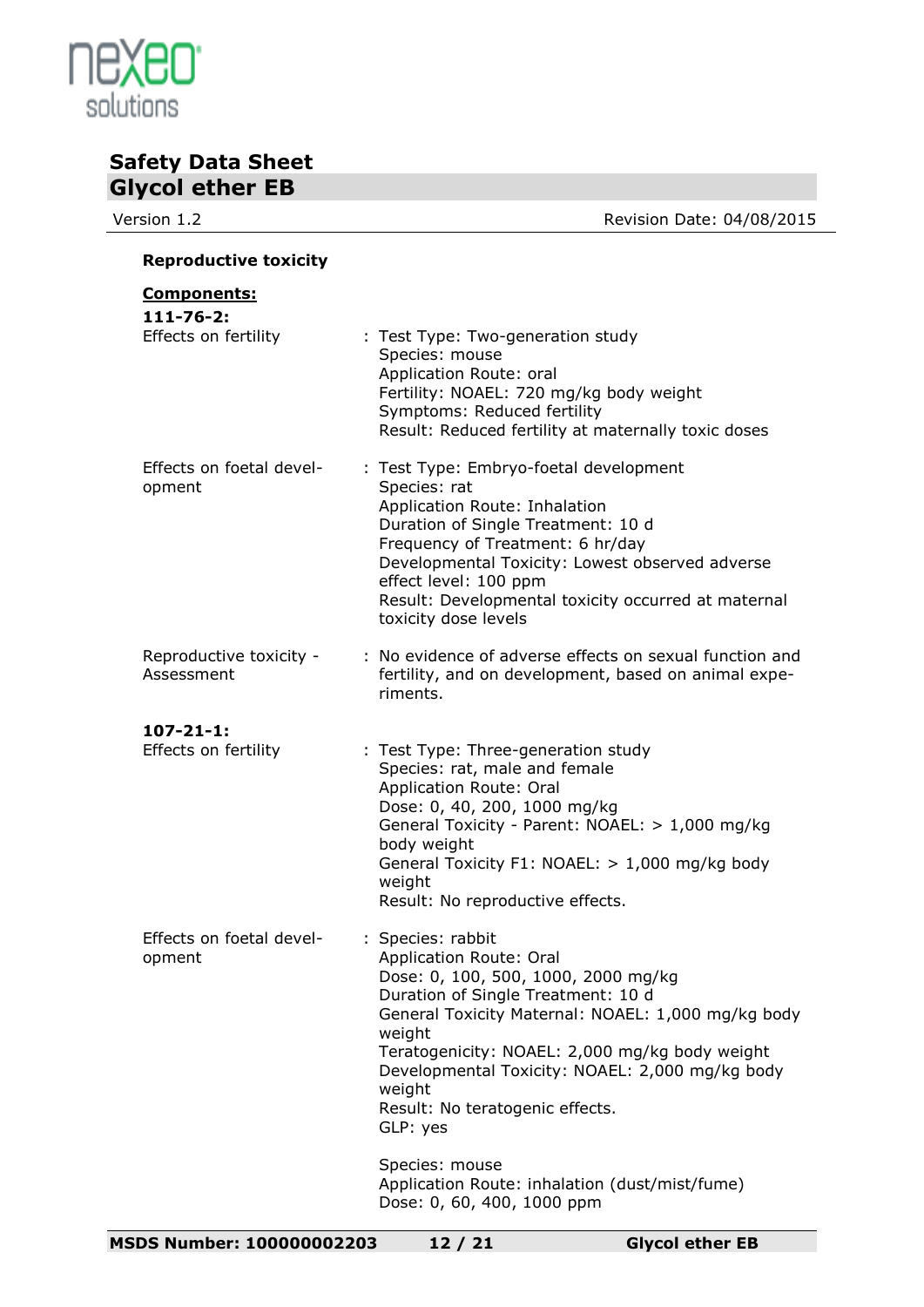

Version 1.2 **Alternative Contract Contract Contract Contract Contract Contract Contract Contract Contract Contract Contract Contract Contract Contract Contract Contract Contract Contract Contract Contract Contract Contract** Duration of Single Treatment: 10 d Frequency of Treatment: 6 hr/day General Toxicity Maternal: NOAEC: 60 ppm Teratogenicity: NOAEC: 60 ppm Developmental Toxicity: NOAEC: 60 ppm Symptoms: Maternal toxicity, Malformations were observed. Result: Teratogenic effects. Reproductive toxicity - Assessment : Fertility classification not possible from current data. Embryotoxicity classification not possible from current data. **STOT - single exposure Product:**No data available **Components:**

111-76-2:No data available

107-21-1:No data available

#### **STOT - repeated exposure**

**Product:**No data available

#### **Components:**

**111-76-2:**No data available

**107-21-1:**

| <b>Exposure routes:</b> | <b>Target Organs:</b> | <b>Assessment:</b>                                                                                                                                                                                          | <b>Remarks:</b> |
|-------------------------|-----------------------|-------------------------------------------------------------------------------------------------------------------------------------------------------------------------------------------------------------|-----------------|
| Oral                    | Kidney                | May cause damage<br>to organs through<br>prolonged or re-<br>peated exposure.,<br>The substance or<br>mixture is classified<br>as specific target<br>organ toxicant, re-<br>peated exposure,<br>category 2. |                 |

#### **Repeated dose toxicity**

## **Components:**

**111-76-2:** Species: rat NOAEL: 30 Application Route: Inhalation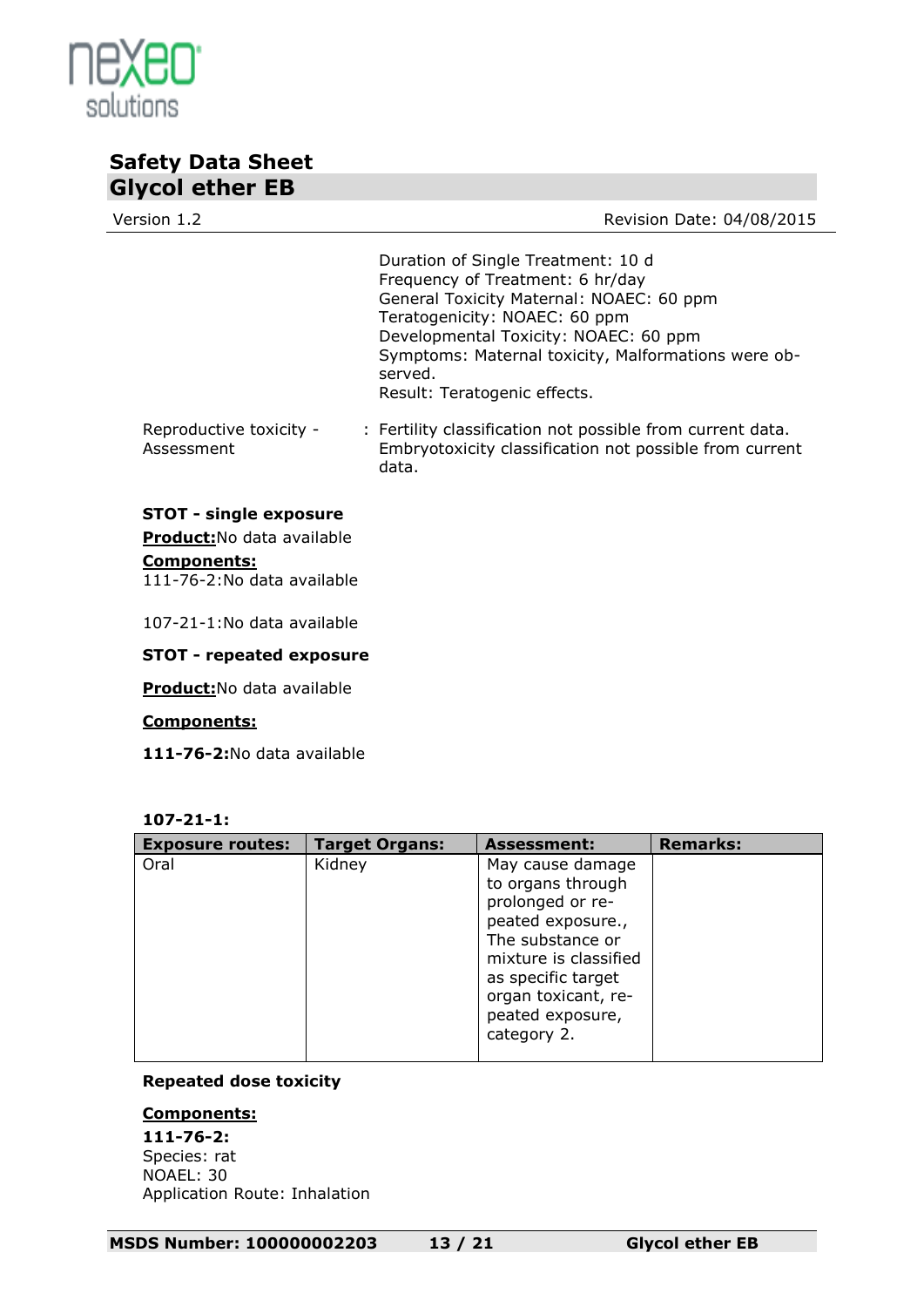

Version 1.2 **Alternative Contract Contract Contract Contract Contract Contract Contract Contract Contract Contract Contract Contract Contract Contract Contract Contract Contract Contract Contract Contract Contract Contract** 

Exposure time: 14 wk Number of exposures: 6 h/d, 5 d/wk

## **107-21-1:**

Species: rat, male NOAEL: 150 mg/kg Application Route: Oral Exposure time: 12 mths Number of exposures: daily Dose: 0, 50, 150, 300, 400 mg/kg bw Method: OECD Test Guideline 452 Target Organs: Kidney Symptoms: Kidney disorders

Repeated dose toxicity - : Harmful if swallowed. Assessment

## **Aspiration toxicity**

**Components: 111-76-2:** No aspiration toxicity classification

## **107-21-1:**

No aspiration toxicity classification

## **Further information**

**Product:**

Remarks: No data available

## **SECTION 12. ECOLOGICAL INFORMATION**

## **Ecotoxicity**

## **Components:**

| l-76-<br>٠ |  |
|------------|--|
|------------|--|

| Toxicity to fish        | : LC50 (Oncorhynchus mykiss (rainbow trout)): 1,474<br>ma/l<br>Exposure time: 96 h<br>Test Type: static test<br>Method: OECD Test Guideline 203<br>GLP: no |
|-------------------------|------------------------------------------------------------------------------------------------------------------------------------------------------------|
| Toxicity to daphnia and | : EC50 (Daphnia magna (Water flea)): 1,800 mg/l                                                                                                            |

other aquatic inverte- Exposure time: 48 h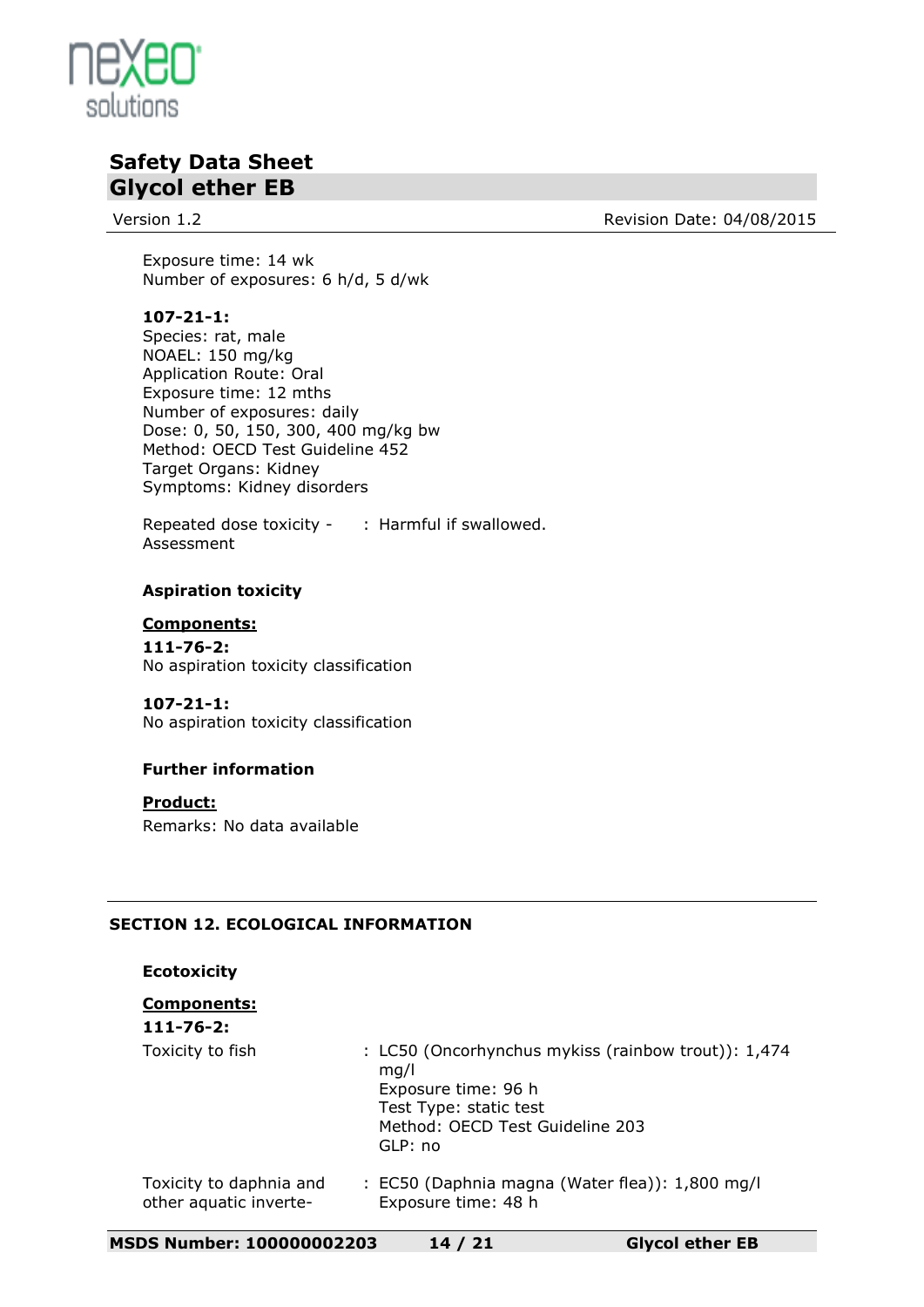

| Version 1.2                                                 | Revision Date: 04/08/2015                                                                                                                                                                                                |
|-------------------------------------------------------------|--------------------------------------------------------------------------------------------------------------------------------------------------------------------------------------------------------------------------|
| brates                                                      | Test Type: static test<br>Method: OECD Test Guideline 202<br>GLP: no                                                                                                                                                     |
| Toxicity to algae                                           | : EC50 (Pseudokirchneriella subcapitata (green algae)):<br>$911$ mg/l<br>End point: Biomass<br>Exposure time: 72 h<br>Test Type: static test<br>Analytical monitoring: yes<br>Method: OECD Test Guideline 201<br>GLP: no |
| $107 - 21 - 1$ :                                            |                                                                                                                                                                                                                          |
| Toxicity to fish                                            | : LC50 (Pimephales promelas (fathead minnow)): ><br>100 mg/l<br>Exposure time: 96 h<br>Test Type: static test                                                                                                            |
| Toxicity to daphnia and<br>other aquatic inverte-<br>brates | : LC50 (Daphnia magna (Water flea)): > 100 mg/l<br>Exposure time: 48 h<br>Test Type: static test<br>Method: OECD Test Guideline 202<br>GLP: yes                                                                          |
| Toxicity to algae                                           | : (Pseudokirchneriella subcapitata (Selenastrum capri-<br>cornutum)): $> 100$ mg/l<br>End point: Growth rate<br>Exposure time: 96 h<br>Test Type: static test                                                            |
| Toxicity to bacteria                                        | : Toxicity threshold (Pseudomonas putida): $> 10,000$<br>mg/l<br>Exposure time: 16 h<br>Test Type: Static<br>Method: DIN 38412                                                                                           |

## **Persistence and degradability**

# **Components: 111-76-2:**

| Biodegradability | : aerobic<br>Inoculum: Activated sludge, domestic, adaption not<br>specified<br>Result: Readily biodegradable.<br>Biodegradation: 90.4 %<br>Exposure time: 28 d<br>Method: OECD Test Guideline 301B |
|------------------|-----------------------------------------------------------------------------------------------------------------------------------------------------------------------------------------------------|
|                  | GLP: no                                                                                                                                                                                             |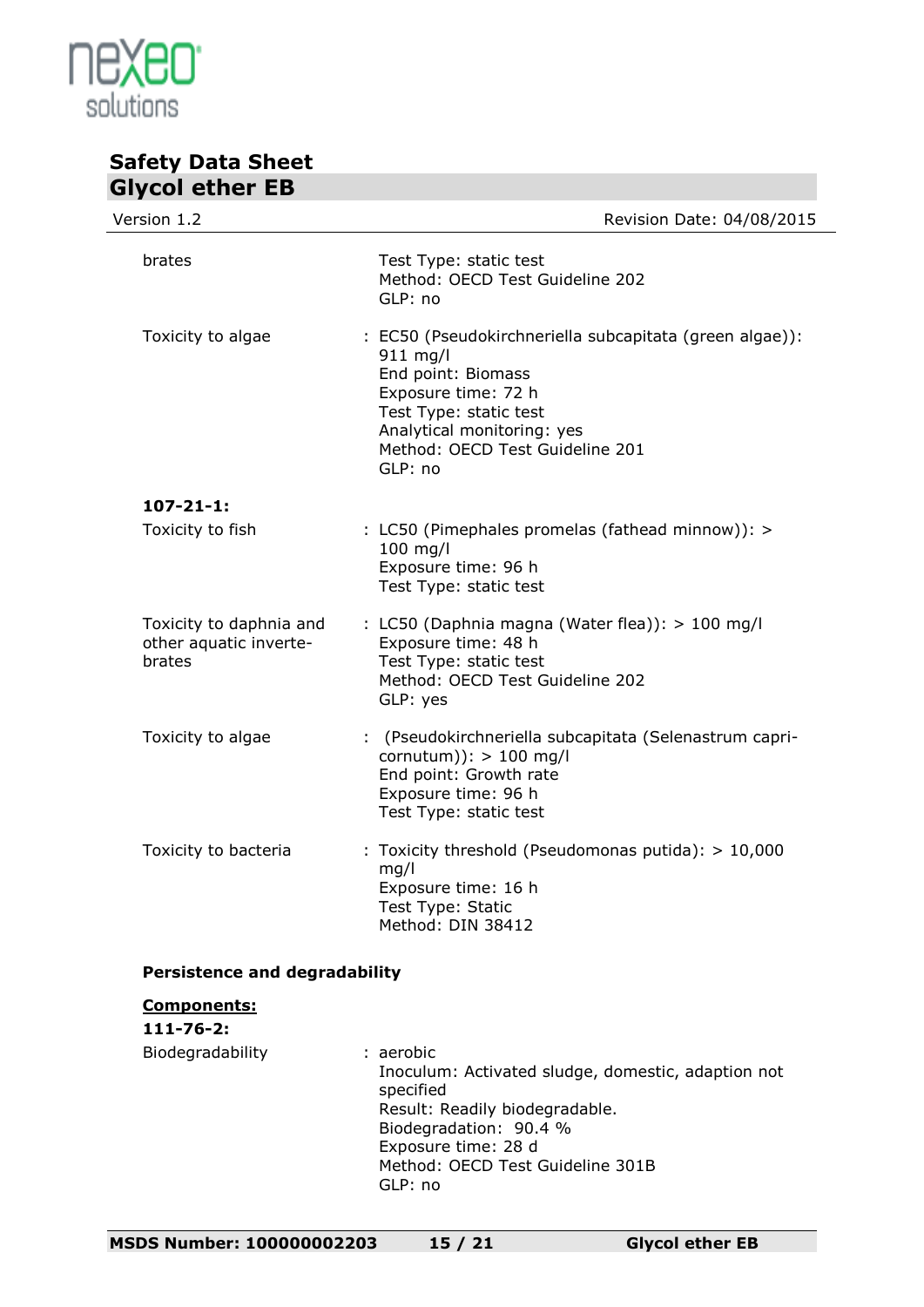

Version 1.2 **Version 1.2** Revision Date: 04/08/2015

## **107-21-1:**

| Biodegradability                                                                    | : aerobic<br>Inoculum: Activated sludge, domestic, adaption not<br>specified<br>Biodegradation: 90 - 100 %<br>Exposure time: 10 d<br>GLP: yes<br>Remarks: Readily biodegradable  |
|-------------------------------------------------------------------------------------|----------------------------------------------------------------------------------------------------------------------------------------------------------------------------------|
| <b>Bioaccumulative potential</b>                                                    |                                                                                                                                                                                  |
| <b>Components:</b><br>$111 - 76 - 2:$<br>Partition coefficient: n-<br>octanol/water | $:$ log Pow: $0.83$                                                                                                                                                              |
| $107 - 21 - 1$ :<br>Bioaccumulation                                                 | : Species: Fish<br>Bioconcentration factor (BCF): 0.60<br>Exposure time: 61 d                                                                                                    |
| Partition coefficient: n-<br>octanol/water                                          | : log Pow: -1.36                                                                                                                                                                 |
| <b>Mobility in soil</b><br>No data available                                        |                                                                                                                                                                                  |
| <b>Other adverse effects</b><br>No data available                                   |                                                                                                                                                                                  |
| Product:                                                                            |                                                                                                                                                                                  |
| Regulation                                                                          | 40 CFR Protection of Environment; Part 82 Protection<br>of Stratospheric Ozone - CAA Section 602 Class I Sub-<br>stances                                                         |
| Remarks                                                                             | This product neither contains, nor was manufactured<br>with a Class I or Class II ODS as defined by the U.S.<br>Clean Air Act Section 602 (40 CFR 82, Subpt. A, App.A<br>$+$ B). |
| Additional ecological in-<br>formation                                              | : No data available                                                                                                                                                              |

## **SECTION 13. DISPOSAL CONSIDERATIONS**

| <b>Disposal methods</b> |                                                                                         |
|-------------------------|-----------------------------------------------------------------------------------------|
| Waste from residues     | : Dispose of in accordance with all applicable local,<br>state and federal regulations. |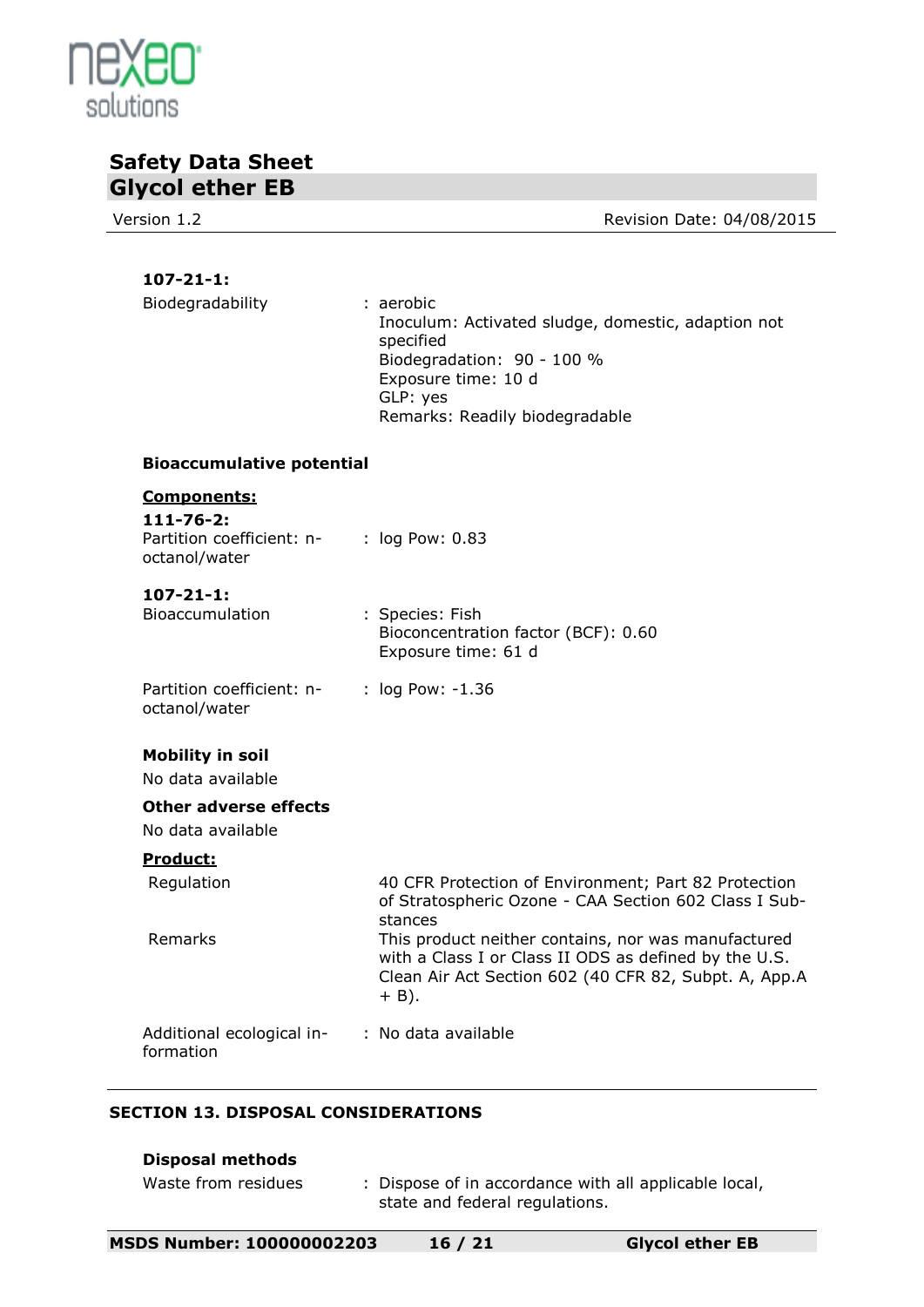

| Version 1.2            | Revision Date: 04/08/2015                                                                                                                                                            |
|------------------------|--------------------------------------------------------------------------------------------------------------------------------------------------------------------------------------|
|                        | For assistance with your waste management needs -<br>including disposal, recycling and waste stream reduc-<br>tion, contact NEXEO's Environmental Services Group<br>at 800-637-7922. |
| Contaminated packaging | : Empty remaining contents.<br>Dispose of as unused product.<br>Do not re-use empty containers.<br>Do not burn, or use a cutting torch on, the empty<br>drum.                        |

## **SECTION 14. TRANSPORT INFORMATION**

**IATA (International Air Transport Association)**: Not regulated as a dangerous good

**IMDG-Code**: Not regulated as a dangerous good

**DOT (Department of Transportation)**: NA1993, Combustible liquid, n.o.s., (2- BUTOXYETHANOL), CBL, III

**Special Notes:** : The flash point for this material is greater than 100 F (38 C). Therefore, in accordance with 49 CFR 173.150(f) non-bulk containers (<450L or <119 gallon capacity) of this material may be shipped as nonregulated when transported solely by land, as long as the material is not a hazardous waste, a marine pollutant, or specifically listed as a hazardous substance.

#### **SECTION 15. REGULATORY INFORMATION**

| <b>OSHA Hazards</b>         | : Combustible Liquid, Toxic by inhalation., Moderate<br>skin irritant, Moderate eye irritant                                                                                                                          |
|-----------------------------|-----------------------------------------------------------------------------------------------------------------------------------------------------------------------------------------------------------------------|
| <b>WHMIS Classification</b> | : B3: Combustible Liquid<br>D1A: Very Toxic Material Causing Immediate and<br><b>Serious Toxic Effects</b><br>D2A: Very Toxic Material Causing Other Toxic Effects<br>D2B: Toxic Material Causing Other Toxic Effects |

#### **EPCRA - Emergency Planning and Community Right-to-Know Act**

#### **CERCLA Reportable Quantity**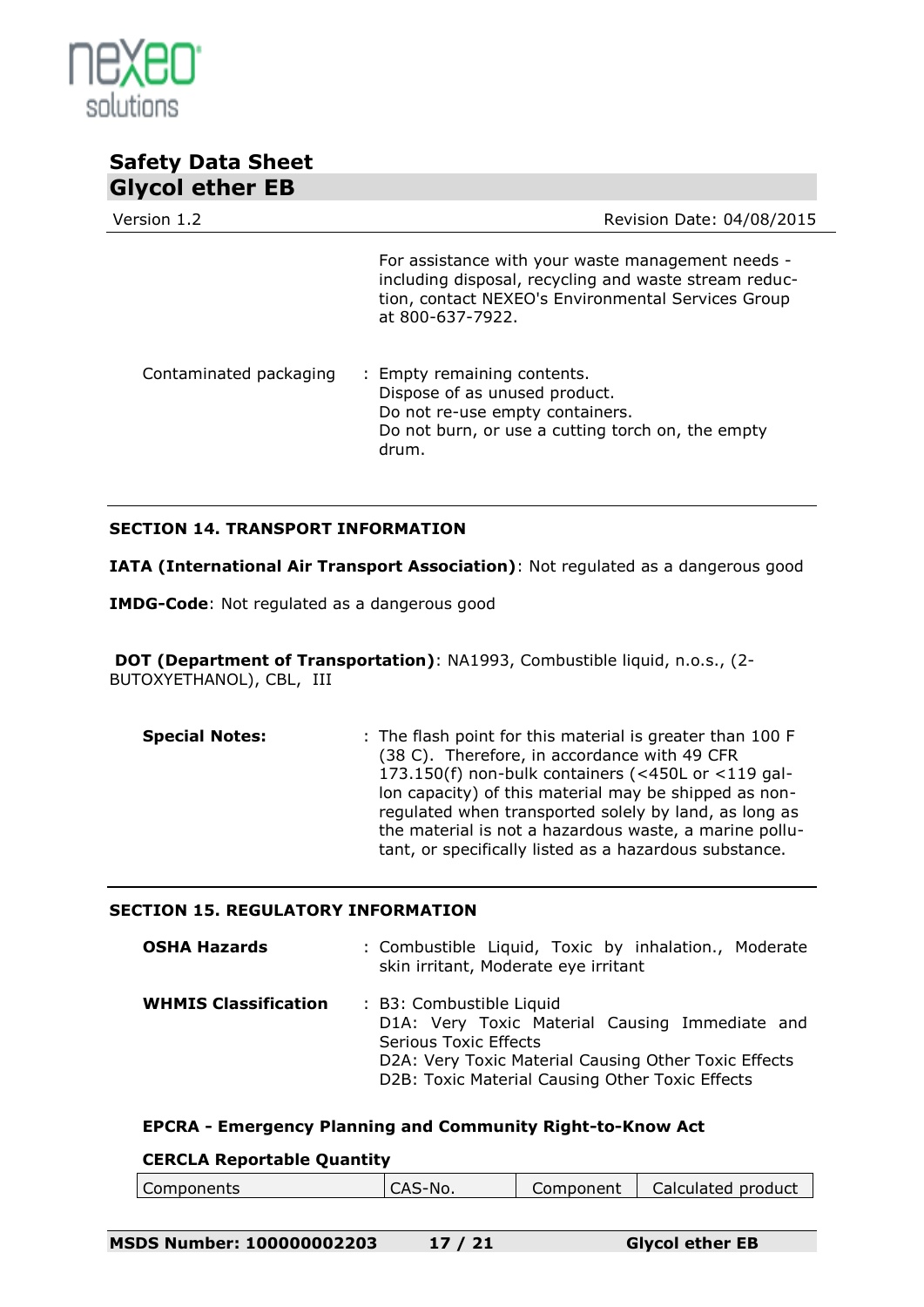

Version 1.2 **Version 1.2** Revision Date: 04/08/2015

|                 |     | 'lbs,<br>へし | 'Ibs.<br>$\sim$ |
|-----------------|-----|-------------|-----------------|
| Ethylene glycol | . . | 5000        | ж               |

\*: Calculated RQ exceeds reasonably attainable upper limit.

## **SARA 304 Extremely Hazardous Substances Reportable Quantity**

This material does not contain any components with a section 304 EHS RQ.

| <b>SARA 311/312</b><br><b>Hazards</b> | : Fire Hazard<br>Acute Health Hazard |                                                                                                                           |       |  |
|---------------------------------------|--------------------------------------|---------------------------------------------------------------------------------------------------------------------------|-------|--|
| <b>SARA 302</b>                       |                                      | : SARA 302: No chemicals in this material are subject<br>to the reporting requirements of SARA Title III,<br>Section 302. |       |  |
| <b>SARA 313</b>                       |                                      | : The following components are subject to reporting<br>levels established by SARA Title III, Section 313:                 |       |  |
|                                       | 111-76-2                             | 2-Butoxy ethanol                                                                                                          | 100 % |  |

## **Clean Air Act**

The following chemical(s) are listed as HAP under the U.S. Clean Air Act, Section 12 (40 CFR 61):

107-21-1 Ethylene glycol 0.9999 % This product does not contain any chemicals listed under the U.S. Clean Air Act Section 112(r) for Accidental Release Prevention (40 CFR 68.130, Subpart F). The following chemical(s) are listed under the U.S. Clean Air Act Section 111 SOCMI Intermediate or Final VOC's (40 CFR 60.489):

| 111-76-2 | 2-Butoxy ethanol | $100 \%$ |
|----------|------------------|----------|
| 107-21-1 | Ethylene glycol  | 0.9999 % |

## **Clean Water Act**

This product does not contain any Hazardous Substances listed under the U.S. CleanWater Act, Section 311, Table 116.4A.

This product does not contain any Hazardous Chemicals listed under the U.S. Clean-Water Act, Section 311, Table 117.3.

This product does not contain any toxic pollutants listed under the U.S. Clean Water Act Section 307

## **US State Regulations**

| <b>Massachusetts Right To Know</b> |                           |              |
|------------------------------------|---------------------------|--------------|
|                                    | 111-76-2 2-Butoxy ethanol | $90 - 100 %$ |
| Pennsylvania Right To Know         |                           |              |
| 111-76-2                           | 2-Butoxy ethanol          | $90 - 100 %$ |
| 107-21-1                           | Ethylene glycol           | $0.1 - 1\%$  |
| <b>New Jersey Right To Know</b>    |                           |              |
|                                    | 111-76-2 2-Butoxy ethanol | $90 - 100 %$ |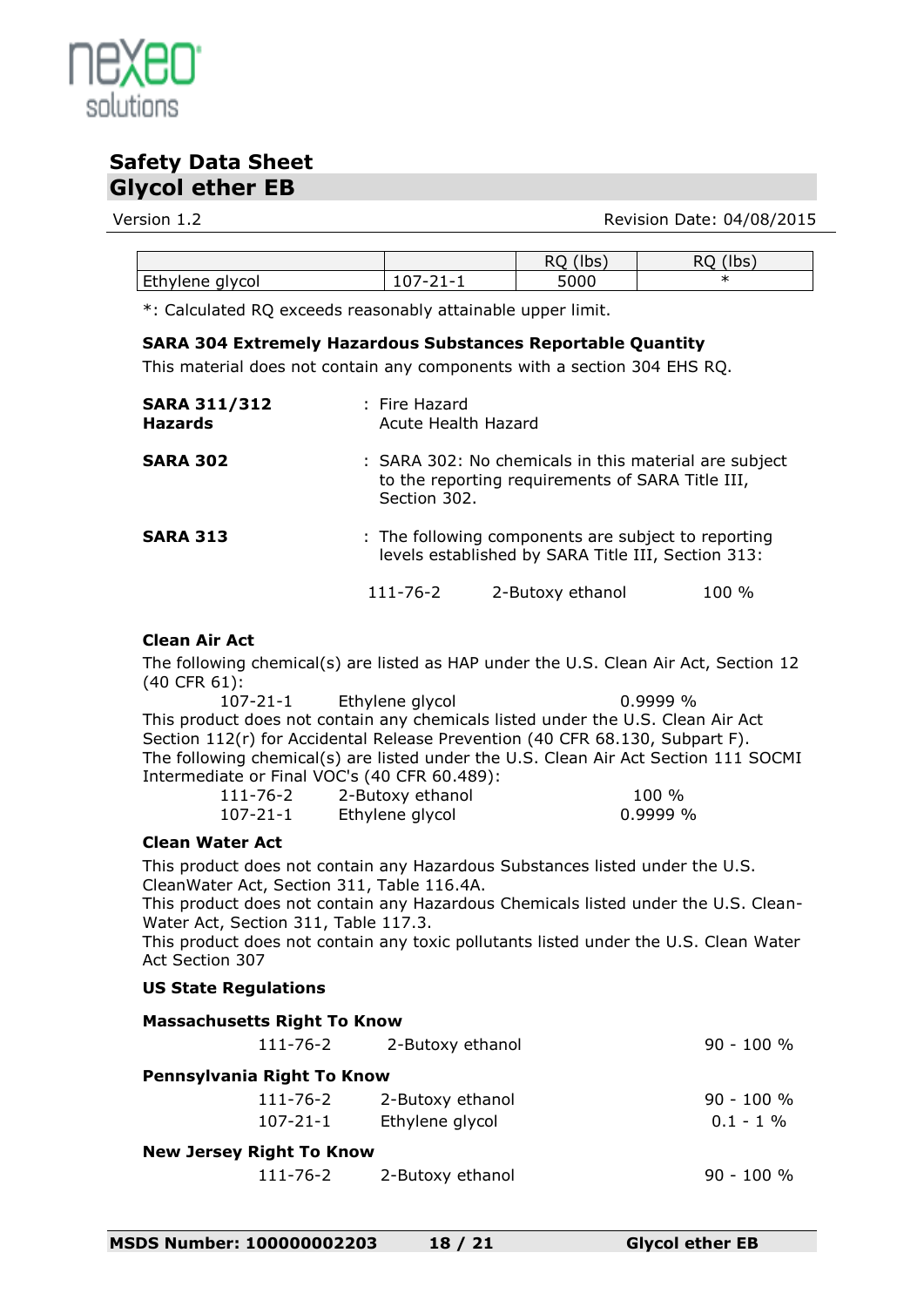

Version 1.2 **Version 1.2** Revision Date: 04/08/2015

**California Prop 65** This product does not contain any chemicals known to State of California to cause cancer, birth defects, or any other reproductive harm.

| The components of this product are reported in the following inventories: |
|---------------------------------------------------------------------------|
|---------------------------------------------------------------------------|

| <b>United States TSCA Inventory</b>                                                 |   | y (positive listing)<br>(On TSCA Inven-<br>tory)                                        |
|-------------------------------------------------------------------------------------|---|-----------------------------------------------------------------------------------------|
| <b>Canadian Domestic Substances List (DSL)</b>                                      | ÷ | y (positive listing)<br>(All components of<br>this product are on<br>the Canadian DSL.) |
| <b>Australia Inventory of Chemical Substances (AICS)</b>                            | ÷ | y (positive listing)<br>(On the inventory,<br>or in compliance<br>with the inventory)   |
| <b>New Zealand. Inventory of Chemical Substances</b>                                | ÷ | y (positive listing)<br>(On the inventory,<br>or in compliance<br>with the inventory)   |
| Japan. ENCS - Existing and New Chemical<br><b>Substances Inventory</b>              |   | y (positive listing)<br>(On the inventory,<br>or in compliance<br>with the inventory)   |
| Japan. ISHL - Inventory of Chemical Substances<br>(METI)                            | ÷ | y (positive listing)<br>(On the inventory,<br>or in compliance<br>with the inventory)   |
| Korea. Korean Existing Chemicals Inventory (KECI)                                   | ÷ | y (positive listing)<br>(On the inventory,<br>or in compliance<br>with the inventory)   |
| <b>Philippines Inventory of Chemicals and Chemical</b><br><b>Substances (PICCS)</b> | ÷ | y (positive listing)<br>(On the inventory,<br>or in compliance<br>with the inventory)   |
| <b>China. Inventory of Existing Chemical Substances in</b><br>China (IECSC)         | ÷ | y (positive listing)<br>(On the inventory,<br>or in compliance<br>with the inventory)   |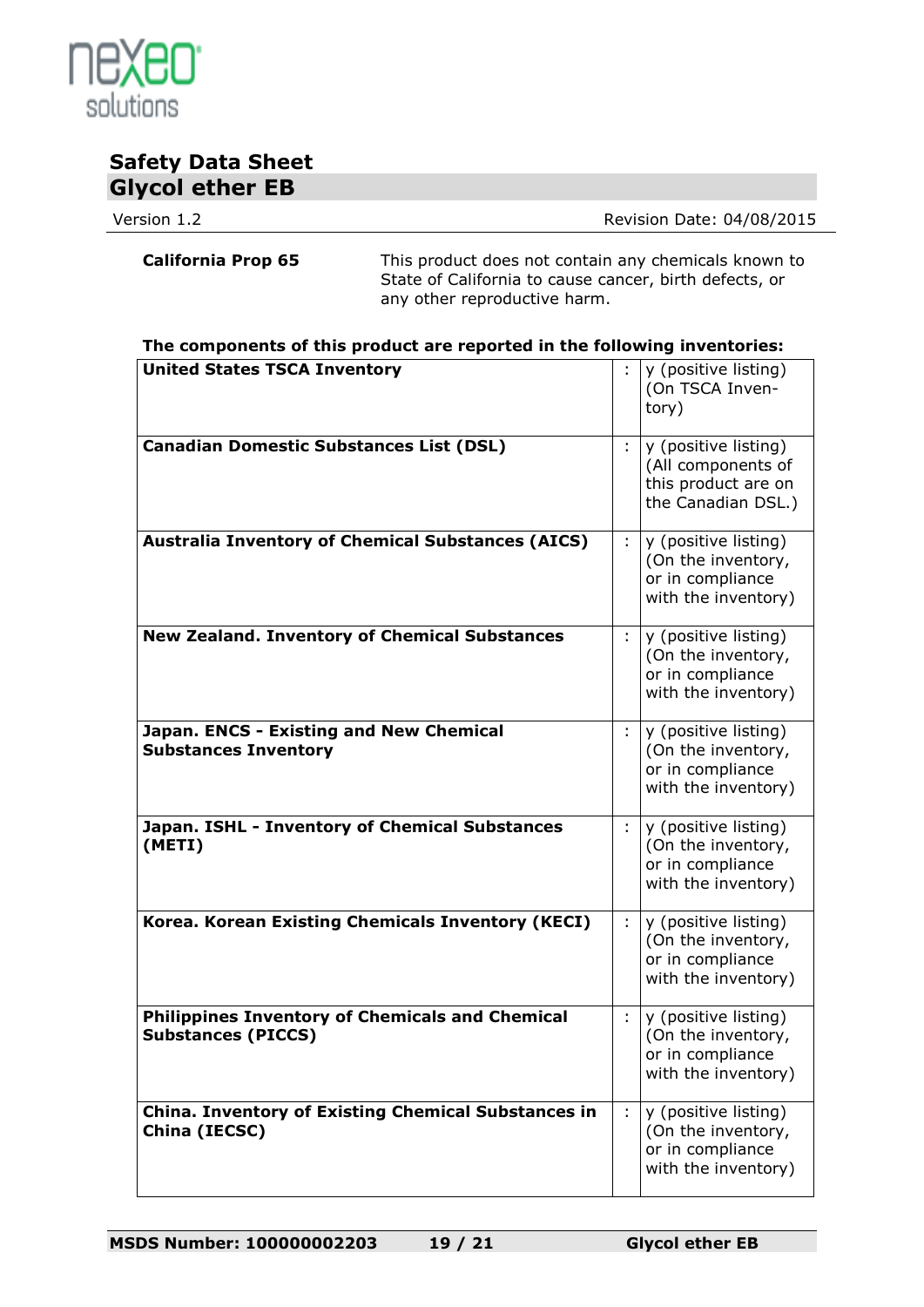

Version 1.2 **Review Accord Provident Contract Contract Provident** Revision Date: 04/08/2015

| Switzerland. New notified substances and declared<br>preparations |  | y (positive listing)<br><sup>1</sup> (The formulation<br>contains substances |
|-------------------------------------------------------------------|--|------------------------------------------------------------------------------|
|                                                                   |  | listed on the Swiss<br>Inventory)                                            |

## **SECTION 16. OTHER INFORMATION**

## **Further information**



The information accumulated is based on the data of which we are aware and is believed to be correct as of the date hereof. Since this information may be applied under conditions beyond our control and with which we may be unfamiliar and since data made become available subsequently to the date hereof, we do not assume any responsibility for the results of its use. Recipients are advised to confirm in advance of need that the information is current, applicable, and suitable to their circumstances. This MSDS has been prepared by NEXEO™ Solutions EHS Product Safety Department (1-855-429-2661) MSDS@nexeosolutions.com.

## **Legecy MSDS:** R0000694

## **Material number:**

16077390, 16074396, 16065290, 16062657, 16056118, 16056117, 16061248, 16054520, 16048541, 16047096, 16032176, 16016635, 16015501, 16001400, 788372, 775994, 765987, 765863, 714415, 709916, 702242, 699239, 691013, 677574, 674238, 623616, 614620, 602896, 555430, 554369, 554322, 554285, 554205, 554137, 554095, 554065, 552664, 550801, 503690, 501960, 167270, 123115, 103486, 103127, 103077, 103067, 102851, 102791, 102284, 87112, 87105, 86469, 86409, 86408, 85906, 85895, 85892, 70364, 70318, 70315, 70308, 70304, 70027, 69522, 54357, 54354, 53927, 53711, 53708, 53647, 53145, 53134, 53131, 20132, 20131, 20130, 20129, 20128